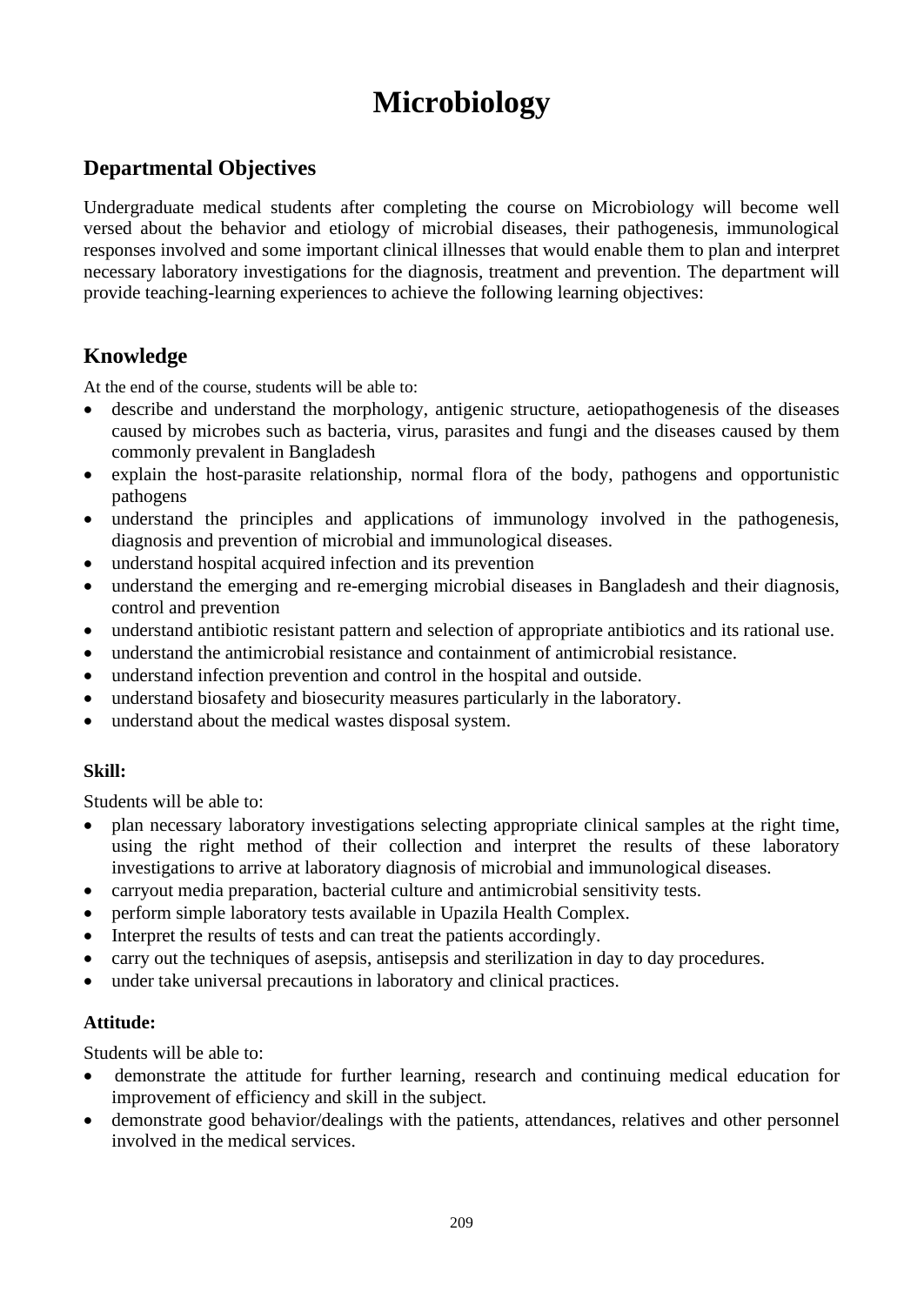### **List of Competencies to acquire:**

After completion of graduation, an MBBS doctor is expected to achieve the following competency in the area of Microbiology. An MBBS graduate will be competent to:

- 1. perceive the etio-pathogenesis of diseases caused by microbes commonly prevalent in Bangladesh
- 2. proceed for diagnosing a case caused by microbes in terms of :
	- a. appropriate specimens necessary for diagnosis
	- b. timing of specimen collection and appropriate transport
	- c. appropriate diagnostic tests to advise
- 3. interpret the values of tests and the test results.
- 4. identify the basic problems of hospital acquired infection and its prevention
- 5. select appropriate antimicrobial agents for the treatment of common microbial diseases
- 6. use of antibiotics rationally
- 7. control infectious diseases in the hospital and outside.
- 8. manage patients having infectious diseases.
- 9. know biosafety, biosecurity and biohazards in medical practices.
- 10. know how to dispose off medical wastes.
- 11. know antimicrobial resistance and containment of antimicrobial resistance.
- 12. know and practice antimicrobial stewardship.
- 13. provide Counseling regarding vaccination against common diseases and chemoprophylaxis
- 14. appraise the need for research on common microbial diseases encountered in medical practice

Note: Microbial diseases include: bacteria, parasites, viruses and fungi*.*

- 15. Prepare disinfectants at their own for different purposes.
- 16. Practice personal protection by hand hygiene, wearing PPE and keeping hospital environment clean from infectious diseases (by practicing universal precautions).

Microbiology is now comprised of 6 subjects such as 1) Bacteriology, 2) Parasitology, 3) Virology, 4) Immunology, 5) Mycology 6) and molecular biology. All these are taught as an independent subject in the developed world. The medical students who are placed in the inpatients and outpatient departments have to know the clinical features, diagnosis of infectious diseases. They have to know the immunopathophysiology of the diseases and treatment (antibiotics, antiviral, anti-parasitic, antifungal and immunotherapies and biological therapy). In addition students have to observe the outcome of treatment and can change the treatment accordingly. This is the best way of integrated teaching which are being practiced. Moreover, antibiotic resistance containment program, infection prevention and control program and antibiotic stewardship program are introduced which are best understood while learning in wards with patents. Covid-19 has taught us the importance of emerging infectious diseases.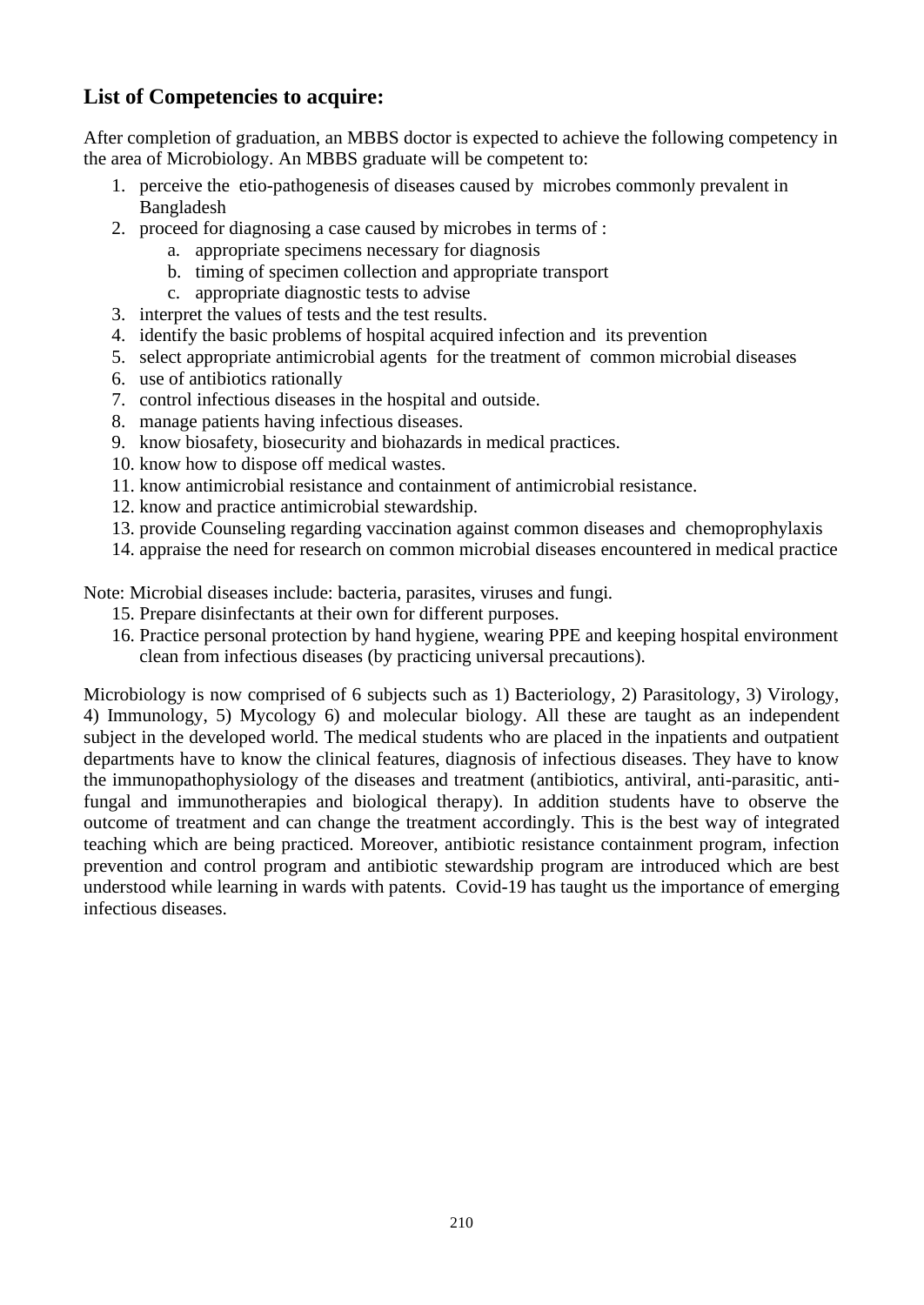| Lecture                                                                                                                                     | <b>Tutorial</b> | <b>Practical</b> | <b>Total</b><br><b>Teaching</b>                                                                       | <b>Integrated</b><br>teaching | <b>Formative Exam</b>        |                     |                              | <b>Summative</b><br>exam |
|---------------------------------------------------------------------------------------------------------------------------------------------|-----------------|------------------|-------------------------------------------------------------------------------------------------------|-------------------------------|------------------------------|---------------------|------------------------------|--------------------------|
|                                                                                                                                             |                 |                  | hours                                                                                                 | hour for<br><b>Phase II</b>   | <b>Preparat</b><br>ory leave | <b>Exam</b><br>time | Prep<br>arato<br>ry<br>leave | <b>Exam</b><br>time      |
| $100$ hrs                                                                                                                                   | $45$ hrs        | $45$ hrs         | $190$ hrs                                                                                             | 15 hours                      | 10 days                      | 15 days             | 10<br>days                   | 15 days                  |
| Time for integrated teaching, examination, preparatory leave of formative & summative assessment is<br>common for all subjects of the phase |                 |                  |                                                                                                       |                               |                              |                     |                              |                          |
|                                                                                                                                             |                 |                  | Related behavioral, professional & ethical issues will be discussed in all teaching learning sessions |                               |                              |                     |                              |                          |

### **Distribution of teaching - learning hours**

### **Teaching-learning methods, teaching aids and evaluation**

| <b>Teaching Methods</b> |                       | <b>Teaching aids</b>      | In course evaluation                              |                                                                                                                                                                                                                                                                                                   |                                                                                                                                                 |
|-------------------------|-----------------------|---------------------------|---------------------------------------------------|---------------------------------------------------------------------------------------------------------------------------------------------------------------------------------------------------------------------------------------------------------------------------------------------------|-------------------------------------------------------------------------------------------------------------------------------------------------|
| Large<br>group          | Small<br>group        | <b>Self</b><br>learning   | <b>Others</b><br><i>(integrated)</i><br>teaching) |                                                                                                                                                                                                                                                                                                   |                                                                                                                                                 |
| Lecture                 | Tutorial<br>Practical | Assignment,<br>Self study | Both vertical<br>and horizontal<br>integration    | Computer and Multimedia<br>Bino-ocular and teaching<br>microscope<br>Microscope with projection<br>(magnified) system<br>Multimedia<br>Overhead projector<br>Slide projector, Fixed<br>Learning<br>Module (FLM)<br>Tape slide<br>Video<br>Coloured charts<br>Hand out<br>White board /chalk board | $\bullet$ Item<br>Examination<br>• Card final<br>$\bullet$ Term<br>Examination<br>$\bullet$ Term<br>final<br>$oral+$<br>(written,<br>practical) |

### **2 nd Professional Examination: Marks distribution of Assessment of Microbiology:**

### **Total marks – 300**

- Written= 100 (MCQ 20+SAQ & SEQ 70+formative Assessment Marks 10)
- MCO=20 (Multiple T-F  $10 + SBA$  10)
- $SAQ + SEQ = 70$
- Structured oral examination (SOE)=100
- Practical  $=100$  (OSPE-50 +Traditional- 40+ Practical note book-05+ Integrated teaching-05).

[Students will prepare a short case report after each integrated teaching and will submit to all the departments of respective phase. If total 5 classes of integrated teaching occur, students will submit 5 such reports.]

### **Related Equipments:**

Hot air oven, Bunsen burner, slide & cover slip, pipette, Micro pipette, Gram staining, Acid fast staining and other staining materials, different reagent, Bino-ocular and teaching microscope, Microscope with projection, (magnified) system, Centrifuge machine, Colorimeter, Spectrophotometer, Incubator, Balance, Water bath, Cell Counter, Autoclave, Computer, Electrolyte and gas analyzer, ElISA reader, Petri dish, automated blood culture machine, gene expert, PCR machine etc.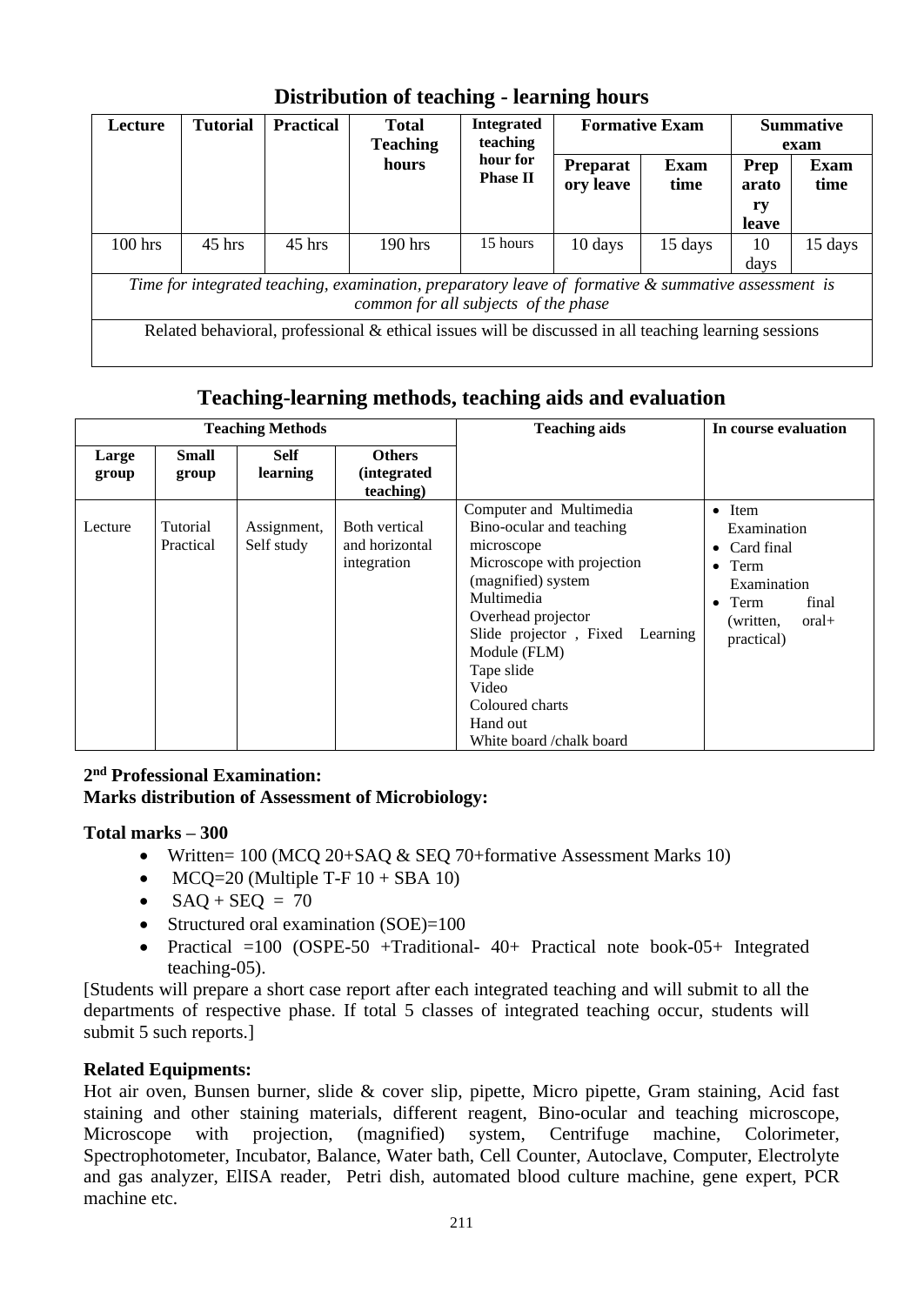## **Learning Objectives and Course Contents in Microbiology**

|  | <b>General Bacteriology</b> |  |
|--|-----------------------------|--|
|--|-----------------------------|--|

| <b>Learning Objectives</b>                                                                                                                                                                    | <b>Contents</b>                                                                                                                                                                                                                                                                                                                                                                                                                                                                                                                                                   | <b>Teaching</b><br>hours |
|-----------------------------------------------------------------------------------------------------------------------------------------------------------------------------------------------|-------------------------------------------------------------------------------------------------------------------------------------------------------------------------------------------------------------------------------------------------------------------------------------------------------------------------------------------------------------------------------------------------------------------------------------------------------------------------------------------------------------------------------------------------------------------|--------------------------|
| Students will be able to:<br>describe historical background and outline the scope and<br>importance of Microbiology as a whole and particularly in<br>medical science.                        | <b>CORE:</b><br><b>Introduction of Microbiology:</b><br>Brief historical background<br>$\bullet$<br><b>Branches of Microbiology</b><br>$\bullet$<br>Legends in the field of Microbiology<br>$\bullet$<br>Koch's postulate, molecular Koch's postulate, the limitations<br>$\bullet$<br>and new adjucts.                                                                                                                                                                                                                                                           | $L-1$                    |
| describe the prokaryotic and eukaryotic cells.<br>describe different structures of bacterial cell and their functions.<br>classify bacteria based on different aspects including staining and | Concept of medical biotechnology in relation to Microbiology<br>$\bullet$<br>Importance and scope of microbiology in medical science.<br>$\bullet$<br><b>Bacterial cell:</b><br>Prokaryotic and Eukaryotic cells with examples<br>$\bullet$<br>Different structures of bacterial cell and their functions.<br>$\bullet$<br>Brief description of cell wall of Gram positive and Gram<br>$\bullet$<br>negative bacteria.<br>Spores structure and clinical importance.<br>$\bullet$<br>L-forms, protoplast, spheroplast, Clinical importance of L-form.<br>$\bullet$ | $L-2$ , $T-2$ .          |
| morphology<br>explain the theoretical basis of staining and clinical significance of<br>certain staining including Gram stain, Z-N stain and Albert stain.                                    | <b>Bacterial classification and staining:</b><br>Nomenclature of Bacteria.<br>$\bullet$<br>Classification by staining, morphology, Oxygen requirement,<br>$\bullet$<br>temperature requirement.<br>Staining-Theoretical basis and clinical significance of Gram<br>$\bullet$<br>and Z-N stain, Albert stain, Auramin-Rodamin stain<br>Practical on staining: Gram, Z-N staining and Albert stain.<br>$\bullet$                                                                                                                                                    | $L-2$ , $T-2$ .          |

NB:  $L =$  Lecture. T= Tutorial. P= Practical.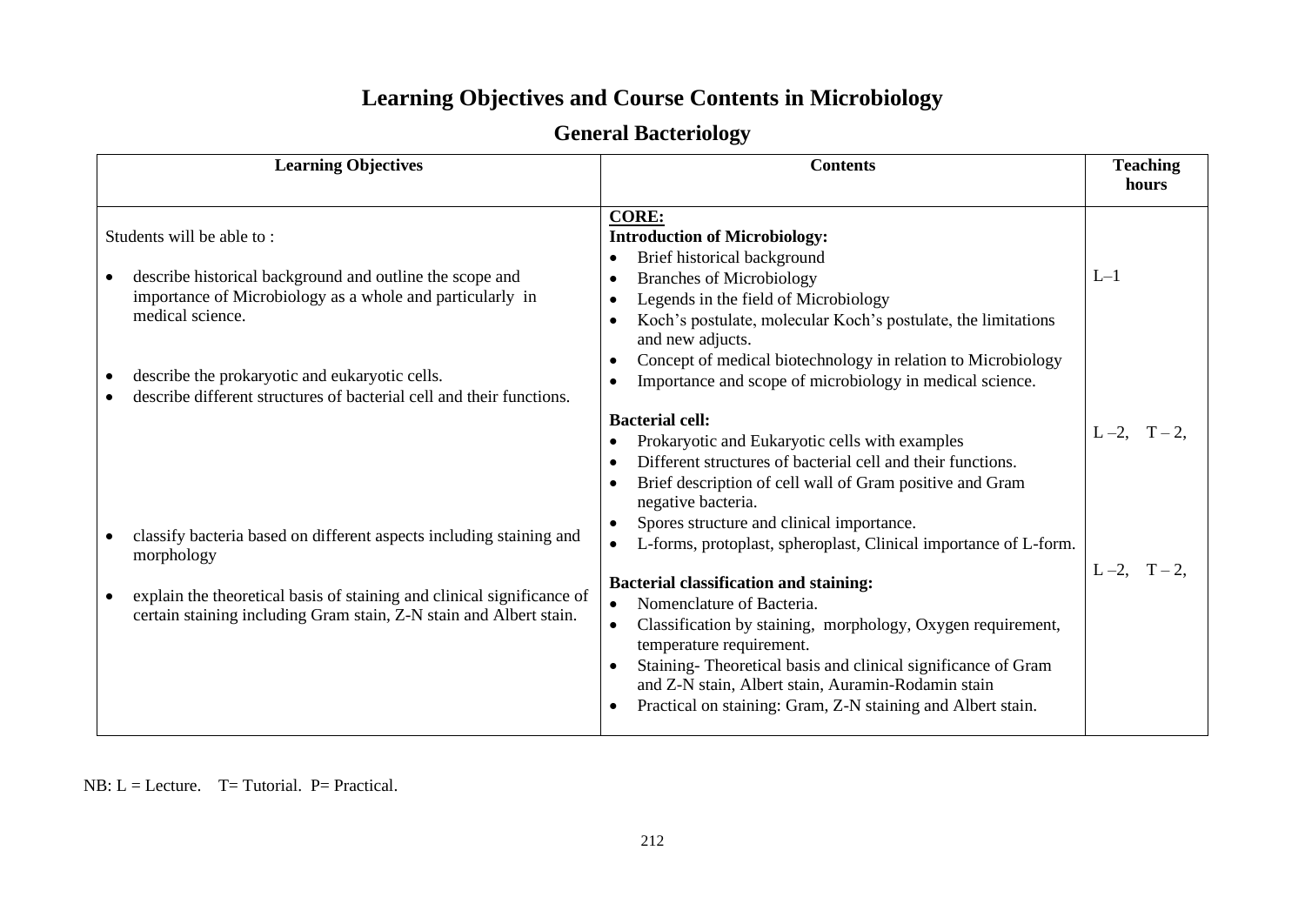# **General Bacteriology**

| <b>Learning Objectives</b>                                                                                                                                                                                                                                                                                                                                                                                                                                                                                                                                                 | <b>Contents</b>                                                                                                                                                                                                                                                                                                                                                                                                                                                                                                                                                                                                                                                                                                                                                                                                                                                                                                                                                                                                                                                                                                                                                                                                               | <b>Teaching</b><br>hours                         |
|----------------------------------------------------------------------------------------------------------------------------------------------------------------------------------------------------------------------------------------------------------------------------------------------------------------------------------------------------------------------------------------------------------------------------------------------------------------------------------------------------------------------------------------------------------------------------|-------------------------------------------------------------------------------------------------------------------------------------------------------------------------------------------------------------------------------------------------------------------------------------------------------------------------------------------------------------------------------------------------------------------------------------------------------------------------------------------------------------------------------------------------------------------------------------------------------------------------------------------------------------------------------------------------------------------------------------------------------------------------------------------------------------------------------------------------------------------------------------------------------------------------------------------------------------------------------------------------------------------------------------------------------------------------------------------------------------------------------------------------------------------------------------------------------------------------------|--------------------------------------------------|
| Students will be able to:<br>describe the general requirements related to microbial growth<br>classify bacteriological media and describe their uses<br>$\bullet$<br>define sterilization, disinfection and antisepsis<br>describe certain methods of sterilization and disinfection, and<br>outline their application<br>select appropriate method of sterilization in their clinical practice.<br>$\bullet$<br>explain the mechanism of action of certain anti-microbial agents<br>$\bullet$<br>and their resistance pattern.<br>select appropriate antimicrobial agents | <b>Nutrition and Cultivation of bacteria:</b><br>Nutritional requirement for the growth of bacteria.<br>Growth curve: phases with clinical significance<br>Common bacteriological media: classification and uses.<br><b>Sterilization and Disinfection:</b><br>Definition, classification and applications of sterilization,<br>disinfection and antisepsis<br>Methods of sterilizations: details of autoclaving, hot air oven<br>and chemical methods.<br>Sterilization of medical equipment and culture media.<br>$\bullet$<br>Disinfection of body fluid spillage and equipment.<br>Preparation of disinfectants and their use.<br>$\bullet$<br><b>Antimicrobial agents:</b><br>Definition of antibiotics, antimicrobial agents,<br>chemotherapeutics, bacteriostatic, bacteriocidal, synergism,<br>antagonism, selective toxicity etc.<br>Classification of anti microbial agents<br>Mechanism of action on bacteria with examples<br>Drug resistance: origin, mechanism, transmission and<br>prevention<br>Indication of combination of antibiotics in bacterial infection<br>Hazards of indiscriminate use of antibiotics<br>Defining MDR, XDR and PDR bacteria.<br>Definition and importance of ESBL, MBL, MRSA, VRSA, | $L-1$ ,<br>$L - 2, T - 2,$<br>$L-3$ ,<br>$T-1$ , |
|                                                                                                                                                                                                                                                                                                                                                                                                                                                                                                                                                                            | VRE.<br>Definition and importance of Biofilm.                                                                                                                                                                                                                                                                                                                                                                                                                                                                                                                                                                                                                                                                                                                                                                                                                                                                                                                                                                                                                                                                                                                                                                                 |                                                  |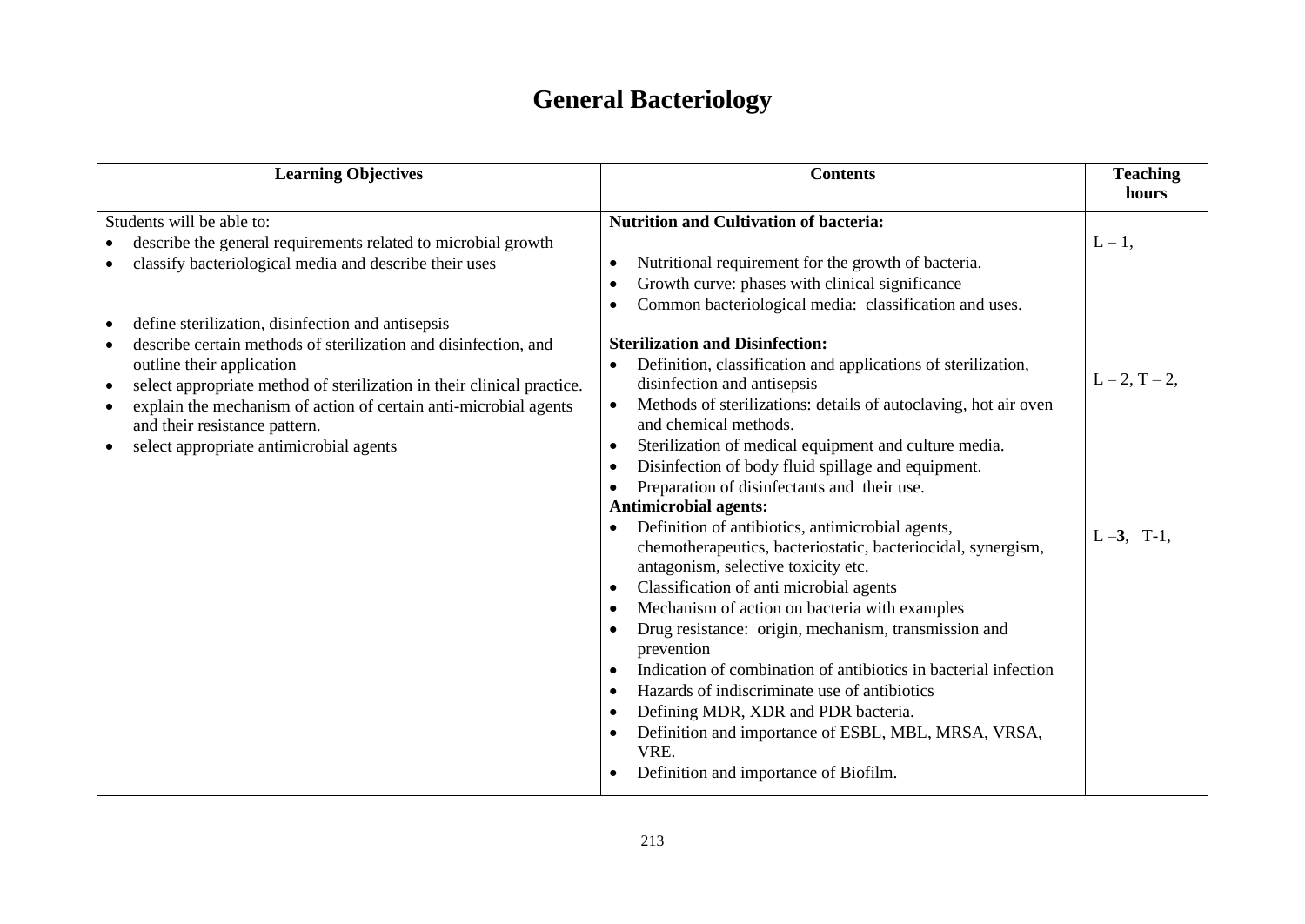### **General Bacteriology**

| <b>Learning Objectives</b>                                                                                                                                                                                                                                 | <b>Contents</b>                                                                                                                                                                                                            | <b>Teaching</b><br>hours |
|------------------------------------------------------------------------------------------------------------------------------------------------------------------------------------------------------------------------------------------------------------|----------------------------------------------------------------------------------------------------------------------------------------------------------------------------------------------------------------------------|--------------------------|
|                                                                                                                                                                                                                                                            |                                                                                                                                                                                                                            |                          |
|                                                                                                                                                                                                                                                            | <b>CORE:</b>                                                                                                                                                                                                               |                          |
| describe the different aspects of host-parasite relationship<br>differentiate between normal, opportunistic and pathogenic<br>bacteria and explain their clinical importance.<br>enumerate the virulence factors and explain their role in<br>pathogenesis | <b>Host-Parasite relationship:</b><br>Terms and Definitions.<br>Parasite and Host attributes<br>$\bullet$<br>Normal flora, opportunistic pathogens and their clinical<br>importance.                                       | $L-1$                    |
|                                                                                                                                                                                                                                                            | Pathogenesis of bacterial diseases:                                                                                                                                                                                        | $L - 1$                  |
| describe the bacterial genome, DNA, chromosome, plasmid etc.                                                                                                                                                                                               | Transmission of bacterial agents.<br>$\bullet$                                                                                                                                                                             |                          |
| describe how genetic materials are transferred in bacteria.                                                                                                                                                                                                | Virulence factors: e.g. antigens, toxins, enzymes, invasiveness<br>and their role in pathogenesis of diseases with examples.                                                                                               |                          |
|                                                                                                                                                                                                                                                            | <b>Bacterial Genetics:</b>                                                                                                                                                                                                 |                          |
|                                                                                                                                                                                                                                                            | Bacterial genome, DNA, chromosome, plasmid, transpozon<br>etc.<br>Gene transfer in bacteria.<br>Bacterial DNA replication.<br>DNA recombination, principles of Clonning and genetic<br>engineering.<br><b>Septic Shock</b> |                          |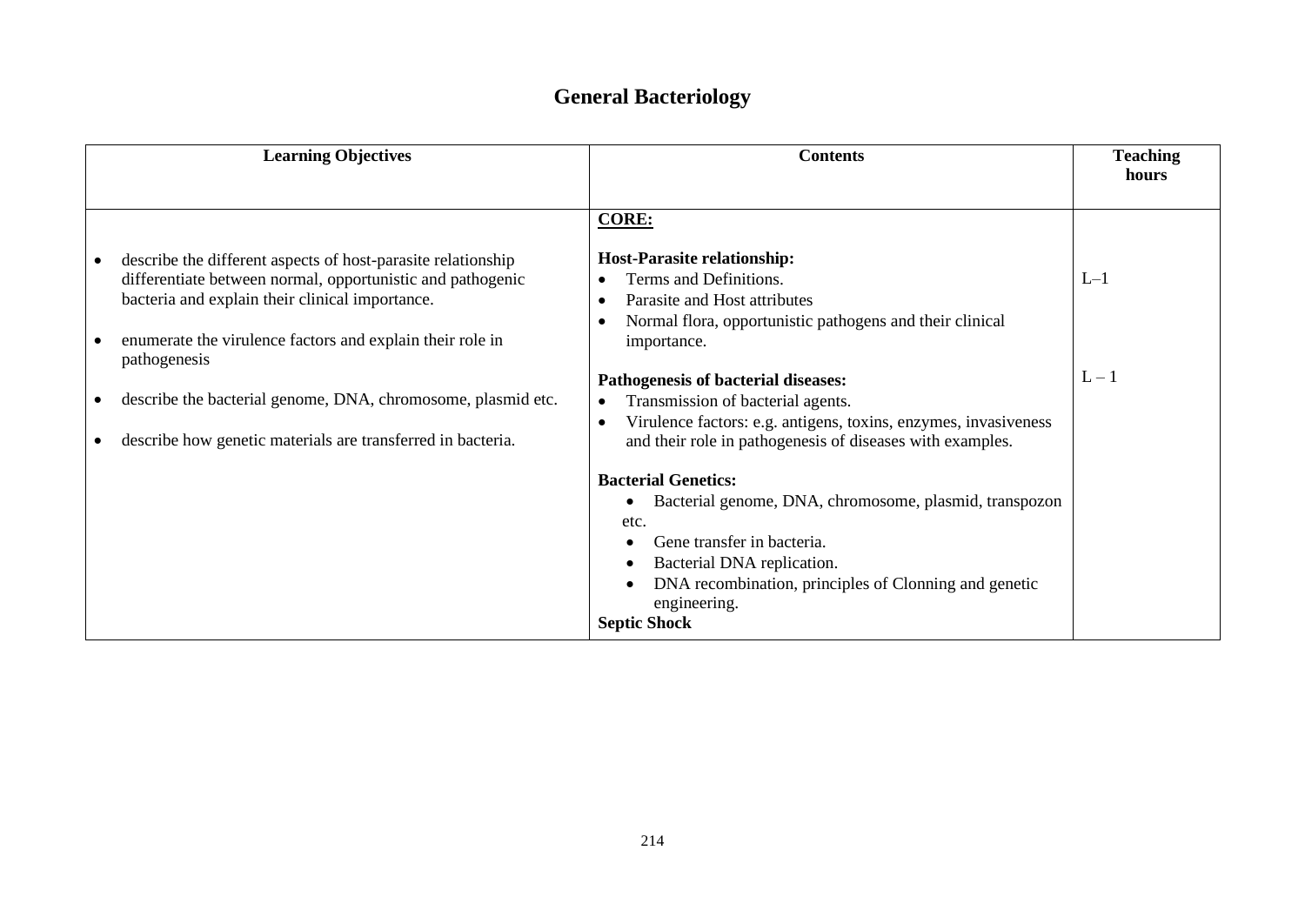| <b>Learning Objectives</b>                                                                                                                                                                                                                                                                                                                                                                                                                                                                                                                      | <b>Contents</b>                                                                                                                                                                                                                                                                                                                                                                                                                                                                                                                                                                                                                                                                                                                                                                                                                                                                                                                                                                                                                                                        | <b>Teaching hrs</b>                                                                                                                                                                                         |
|-------------------------------------------------------------------------------------------------------------------------------------------------------------------------------------------------------------------------------------------------------------------------------------------------------------------------------------------------------------------------------------------------------------------------------------------------------------------------------------------------------------------------------------------------|------------------------------------------------------------------------------------------------------------------------------------------------------------------------------------------------------------------------------------------------------------------------------------------------------------------------------------------------------------------------------------------------------------------------------------------------------------------------------------------------------------------------------------------------------------------------------------------------------------------------------------------------------------------------------------------------------------------------------------------------------------------------------------------------------------------------------------------------------------------------------------------------------------------------------------------------------------------------------------------------------------------------------------------------------------------------|-------------------------------------------------------------------------------------------------------------------------------------------------------------------------------------------------------------|
| Student will be able to:<br>enumerate the common bacterial agents in Bangladesh:<br>describe epidemiology, their morphology, classification and<br>important cultural characteristics<br>mention their virulence factors and describe pathogenesis<br>and brief clinical features and the diseases they produce.<br>describe the laboratory diagnosis: selection, collection,<br>transportation and preservation of clinical samples,<br>laboratory tests and their interpretation.<br>describe in short the management of infectious diseases. | Staphylococci: S. aureus, S. epidermidis, S. saprophyticus,<br>$\bullet$<br>Enterococcus(VRE), MRSA, VRSA.<br>$\bullet$<br>Streptococci : Group A Streptococcus, Streptococcus agalactiae and<br>Streptococcus pneumoniae<br>Neissreia: N. gonorrhoea, N. meningitides<br>$\bullet$<br>Corynebacterium diphtheriae<br>$\bullet$<br>Enterobacteriaceae: Classification: Salmonella, Shigella, Esch. Coli and other<br>Enterobacteriaceae, definition and clinical significance of ESBL, MBL and<br>NDM-producing bacteria.<br>Vibrio cholerae<br>Helicobacter pylori<br>Mycobacterium: M. tuberculosis, Atypical mycrobacteria<br>and M. leprae. MDR, XDR TB.<br>Anaerobic bacteria: Clostridium: Cl. tetani, Cl. botulinum, Cl. Perfringens<br>and other anaerobic bacteria<br>Bacillus: B. Anthracis, B. Cereus, B. Subtilis<br>Spirochaetes: Treponemma pallidum<br>Important characteristics and diseases produced by: Rickettssia<br>Haemophilus influenzae, Haemophilus ducrey, Mycoplasma, Chlamydia, ,<br>Nocardia, Actinomycetes species<br><b>Additional:</b> | $T - 1$<br>$L-2$ ,<br>$T - 2$<br>$L-2$ ,<br>$T - 1$<br>$L-1$ ,<br>$L-1$<br>$T - 2$<br>$L-2$ ,<br>$T - 1$<br>$L-1$ ,<br>$L - 1$<br>$L-2$ ,<br>$T - 2$<br>$L-3$ ,<br>$T - 1$<br>$L-1$ ,<br>$L-2$ .<br>$T - 2$ |
| list the important characteristics and diseases produced by<br>bacteria                                                                                                                                                                                                                                                                                                                                                                                                                                                                         | Streptococcus Group D<br>Klebsiella, Proteus, Pseudomonas: Ps. aeruginosa, Aeromonas,<br>Plesiomonas,<br>Campylobacter jejuni<br>Bacteroides species<br>Clostridium deficille<br>Listeria<br>Barkholderia<br>G. vaginalis<br>Probiotics                                                                                                                                                                                                                                                                                                                                                                                                                                                                                                                                                                                                                                                                                                                                                                                                                                | $L-2$ .                                                                                                                                                                                                     |

## **Systemic Bacteriology**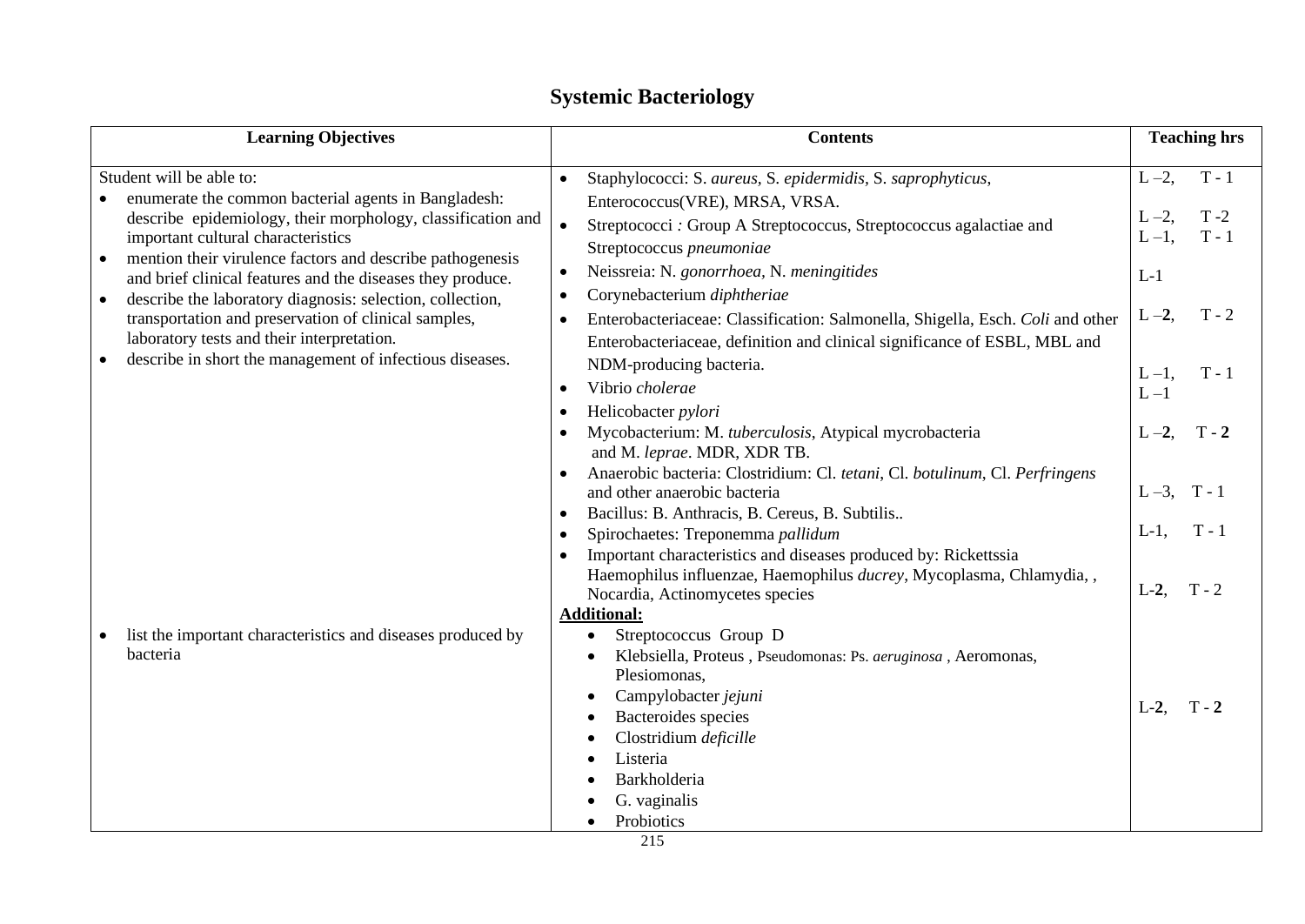| пшпиноюду<br><b>Learning Objectives</b><br><b>Contents</b><br><b>Teaching hrs</b>                                                      |                                                                                                                                                                                           |                    |  |
|----------------------------------------------------------------------------------------------------------------------------------------|-------------------------------------------------------------------------------------------------------------------------------------------------------------------------------------------|--------------------|--|
|                                                                                                                                        |                                                                                                                                                                                           |                    |  |
| Students will be able to:                                                                                                              | <b>CORE:</b><br>1. Introduction:<br>Brief historical background<br>$\bullet$                                                                                                              | $L-1$              |  |
| explain the importance of history and role<br>of immunology in modern medicine<br>describe the basic components of immune<br>$\bullet$ | Basic concepts of immunity: Definition, classification, types and components with examples.<br>$\bullet$<br>Immune system:<br>2.<br>Organs, cells and soluble components<br>$\bullet$     | $L-2$ , T-1        |  |
| system including classification<br>explain the normal defense mechanism<br>$\bullet$                                                   | 3. Antigens and Immunogens:<br>Terms and definitions: antigen, immunogen, hapten, epitope, paratope. Criteria of immunogenicity.<br>$\bullet$                                             | $L-1$              |  |
| mention the disorders of the immune<br>system<br>explain the immunological principles<br>$\bullet$                                     | 4. Major histocompatibility complex (MHC/HLA):<br>Terms and definitions, types and distribution, clinical and biological significance.<br>$\bullet$<br>5. Immunoglobulins and Antibodies: | $L-1$              |  |
| involved in different diagnostic tests<br>explain immunopathogenesis of SLE, RA,<br>$\bullet$<br>AHA, ABO incompetibility              | Terms and definitions, classification, structure, biological properties and functions.<br>Monoclonal antibodies.<br>$\bullet$<br><b>Complements:</b><br>6.                                | $L-1$ , T-1,       |  |
|                                                                                                                                        | Terms and definitions, activation, biological functions and clinical significance, deficiency disorders.<br>$\bullet$<br>Mechanisms of immune response :<br>7.                            | $L-1$<br>$L - 1$   |  |
|                                                                                                                                        | Antibody and cell mediated immune response.<br>Primary and secondary immune response                                                                                                      |                    |  |
|                                                                                                                                        | 8. Hypersensitivity:<br>Terms and definitions, classifications, mechanisms, clinical significance with examples.<br>٠                                                                     | $L - 2$ , T-1      |  |
|                                                                                                                                        | Atopy, desensitization.<br>Tests for Type-I reaction: Patch test, RAST, serum IgE assay.<br><b>Transplantation and Tumour immunity:</b><br>9.                                             | $L - 2$ , T-1      |  |
|                                                                                                                                        | Terms and definitions, types and outline of prevention of graft rejection.<br>Tumour antigens, role in diagnosis and clinical significance.<br>Immunosurveillance                         |                    |  |
|                                                                                                                                        | 10. Tolerance and Autoimmunity:<br>Definition and classification of tolerance<br>Terms and definitions, basic concepts and mechanism of development of autoimmuniy.                       | $L - 1$            |  |
|                                                                                                                                        | 11. Immunodeficiency disorders and immunotherapy:<br>Classification with examples<br>$\bullet$                                                                                            | $L - 1$            |  |
|                                                                                                                                        | 12. Agents of immunotherapy and biologics.<br>13. Immunodiagnostic tests<br>Terms and definitions, types and applications in diagnostic medicine                                          | $L-1$ ,<br>$L-1$ , |  |
|                                                                                                                                        | Agglutination, precipitation, ELISA, Western blot test, PCR and RT-PCR.                                                                                                                   |                    |  |

### **Immunology**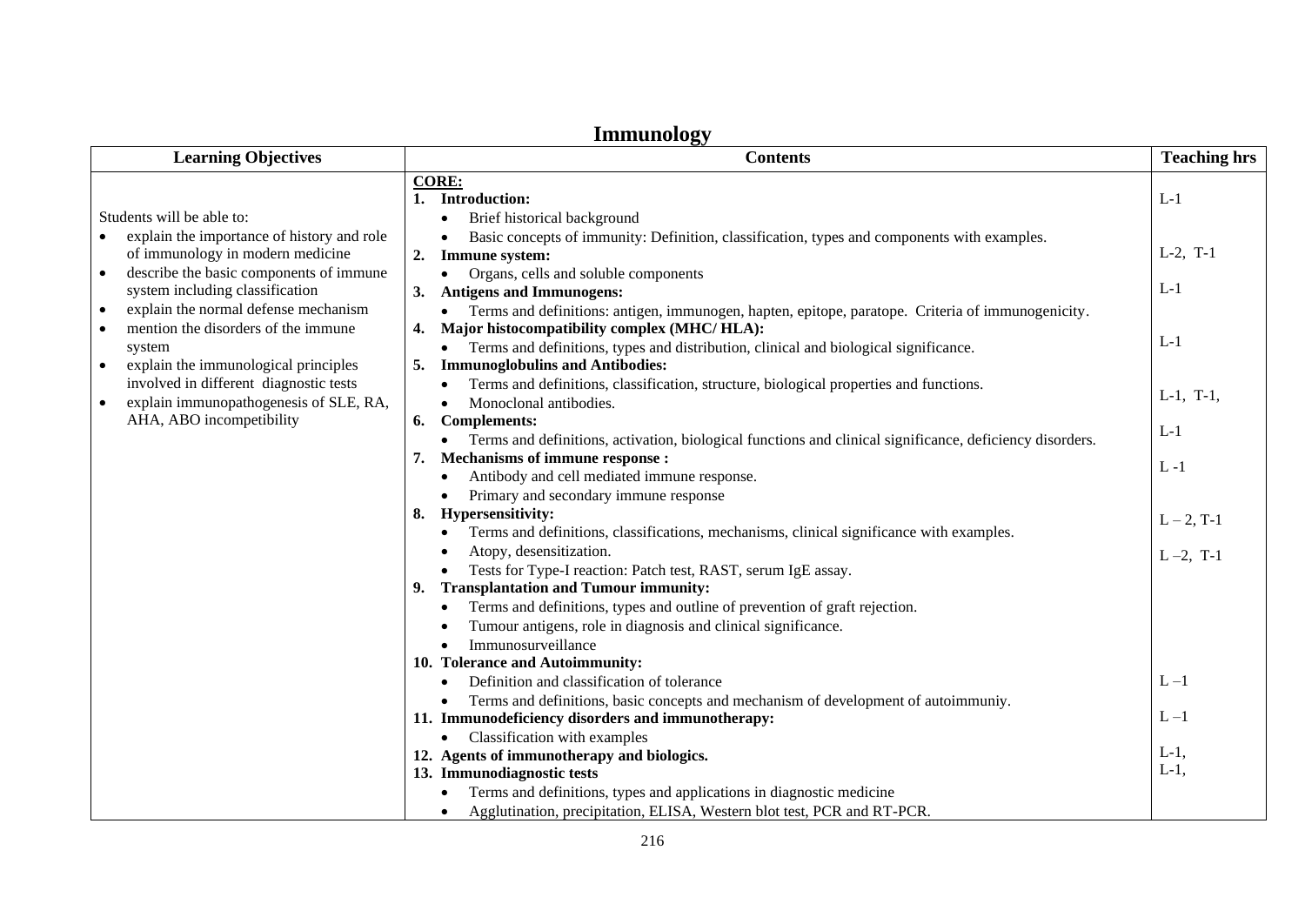## **Parasitology**

| <b>Learning Objectives</b>                                                                                                                                                                                                                                                                                                                    | <b>Contents</b>                                                                                                                                                                                                                                                                                                                                                                                                                                                                                                                                                                                                                                                                                                                                                                                                                                                                                                                                                                                                                                                                                                                                                            | <b>Teaching</b>                                          |
|-----------------------------------------------------------------------------------------------------------------------------------------------------------------------------------------------------------------------------------------------------------------------------------------------------------------------------------------------|----------------------------------------------------------------------------------------------------------------------------------------------------------------------------------------------------------------------------------------------------------------------------------------------------------------------------------------------------------------------------------------------------------------------------------------------------------------------------------------------------------------------------------------------------------------------------------------------------------------------------------------------------------------------------------------------------------------------------------------------------------------------------------------------------------------------------------------------------------------------------------------------------------------------------------------------------------------------------------------------------------------------------------------------------------------------------------------------------------------------------------------------------------------------------|----------------------------------------------------------|
|                                                                                                                                                                                                                                                                                                                                               |                                                                                                                                                                                                                                                                                                                                                                                                                                                                                                                                                                                                                                                                                                                                                                                                                                                                                                                                                                                                                                                                                                                                                                            | hours                                                    |
| Students will be able to:<br>mention the important characteristics<br>and epidemiology of common<br>parasitic diseases<br>describe pathogenesis<br>explain major complications and<br>laboratory diagnosis of common<br>parasites in Bangladesh.<br>Know the mode of treatment of<br>$\bullet$<br>common parasitic diseases of<br>Bangladesh. | <b>CORE:</b><br><b>Introduction:</b><br>Introduction to parasitology, common parasitic diseases of Bangladesh, Terms and<br>definitions, classifications of parasites according to habitat,<br>Host: definition, classification with examples.<br>Intestinal, luminal and free living protozoa:<br>Entamoeba:<br>Classification<br>$\bullet$<br>Geographical distribution, morphology, disease, clinical features, pathogenesis,<br>laboratory diagnosis and treatment.<br>Extraintestinal amoebiasis.<br>$\bullet$<br>Giardia intestinalis and Trichomonas vaginalis:<br>Morphology, transmission, disease, clinical features, pathogenesis, laboratory<br>diagnosis and treatment.<br>Acanthemoeba, Negleria, Balamuthia and Sappinia<br><b>Blood and Tissue Protozoa:</b><br>Leishmania species: Classification, morphology, disease production.<br>Leishmania donovani and PKDL:<br>Geographical distribution<br>$\bullet$<br>morphology, lifecycle, disease, clinical features, pathogenesis<br>laboratory diagnosis and treatment.<br>Cutaneous leishmaniasis: Causative agents, pathogenesis, lab diagnosis and<br>management.<br>Mucocutaneous leishmaniasis(MCL). | $L-2$ , T-1<br>$L-1$ , T-1,<br>$L-1$ ,<br>$L - 2$ , T-1, |
|                                                                                                                                                                                                                                                                                                                                               |                                                                                                                                                                                                                                                                                                                                                                                                                                                                                                                                                                                                                                                                                                                                                                                                                                                                                                                                                                                                                                                                                                                                                                            |                                                          |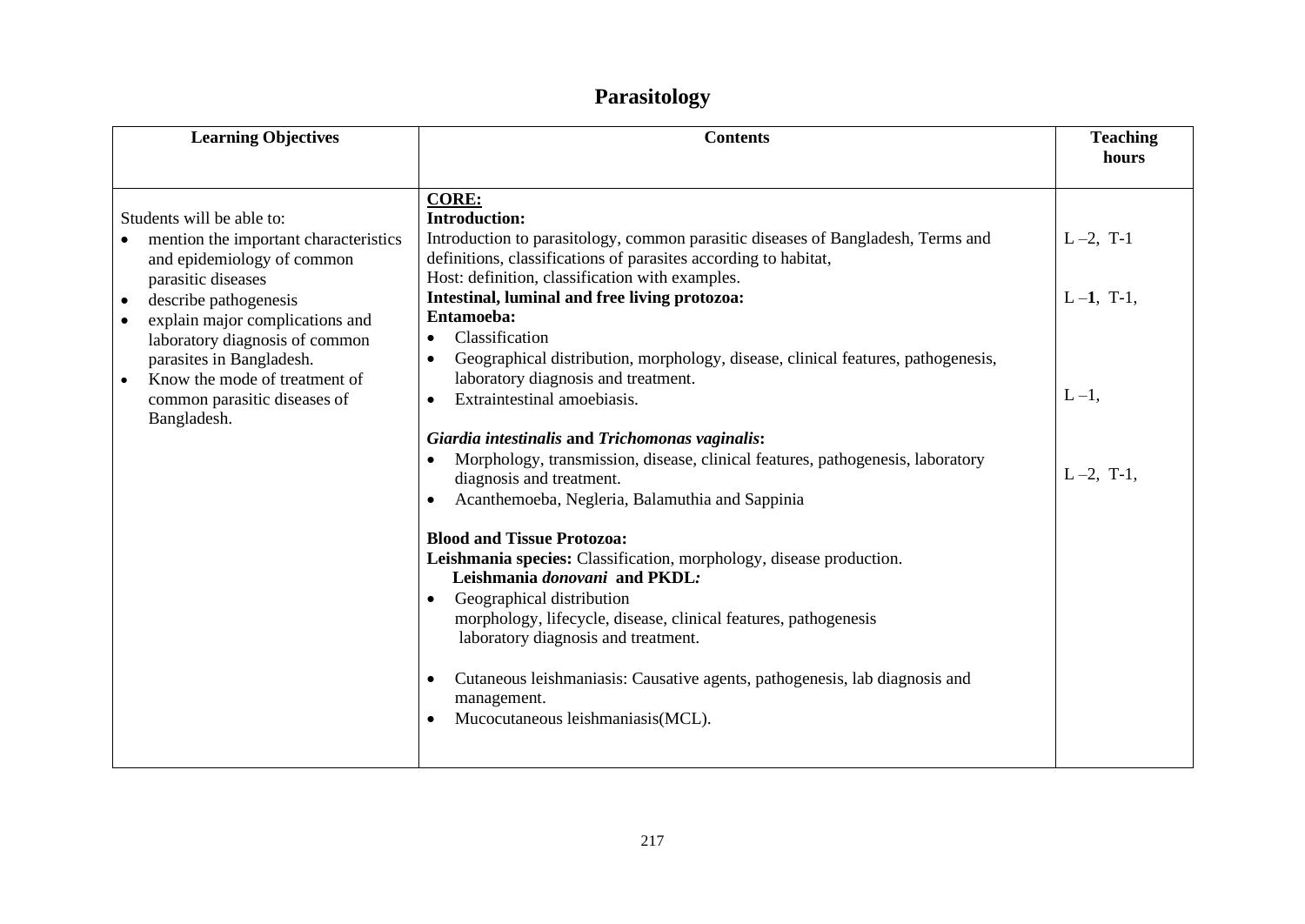#### **Contents Contents Contents Contents Teaching hrs Plasmodium species**: Epidemiology, morphology, lifecycle, disease, clinical features, pathogenesis, complications, laboratory diagnosis, treatment and prevention. **Acanthemoeba , Negleria, Balamuthia and Sappinia Toxoplasma** *gondii***, Crytosporidium, Balantidium** *coli* **Cestodes and Trematodes:** • Classify according to habitat with examples • Common characteristics of Cestodes, Trematodes and Nematodes. • Morphology, lifecycle, diseases, clinical features, pathogenesis, laboratory diagnosis of Taenia *saginata* and Taenia *solium*, T. asiatica. **Echinococcus: Different species** • Morphology, lifecycle, disease, clinical features, pathogenesis and laboratory diagnosis and treatment. **Intestinal Nematodes:** • Geographical distribution, morphology, lifecycle, disease, clinical features, pathogenesis, laboratory diagnosis of Ascaris *lumbricoides*, Hook worm, *Trichuris trichiura*, *Enterobious vermicularis*, *Strongyloides stercoralis.* • Larva migrans and larva currens. • Hyperinfection syndrome **Tissue nematodes: Classification, morphology and mode of transmission, diseases produced. Wuchareria bancrofti, Brugia malayi, B. timori** • Morphology, lifecycle, disease (classical and occult filariasis, tropical pulmonary eosinophilia), clinical features, pathogenesis, complications, laboratory diagnosis and treatment of filariasis. Periodicity of microfilaria. Provocative test. • Parasites associated with cancer.  $L - 2$ , T-2,  $L-1$ ,  $L - 1$ , L-3, T- **1**, L –**2**, T-1,

## **Parasitology**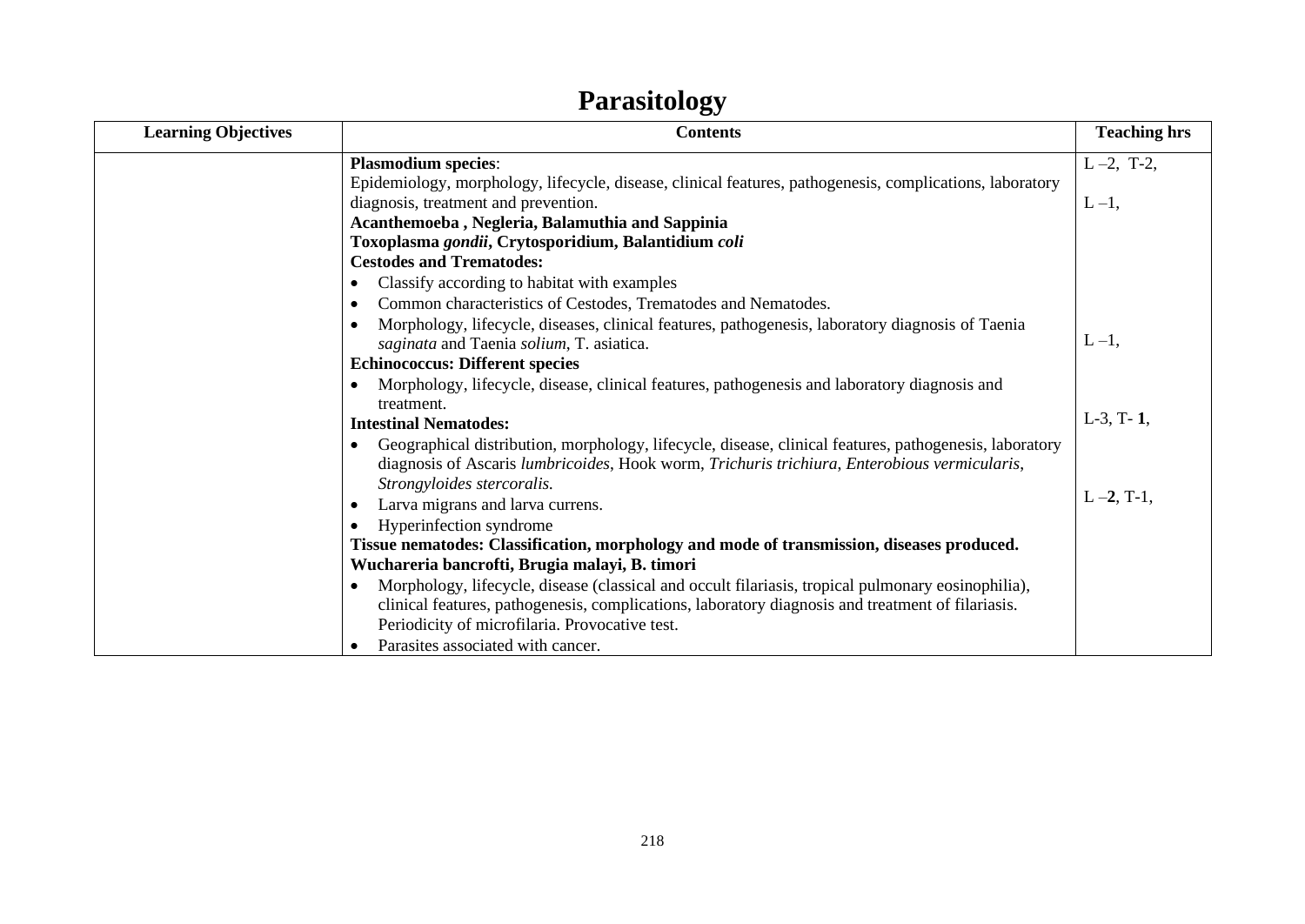| <b>Learning Objectives</b> | <b>Contents</b>                                                                                                                                                                                                                                                                                                                                                                                                                                | <b>Teaching hrs</b> |
|----------------------------|------------------------------------------------------------------------------------------------------------------------------------------------------------------------------------------------------------------------------------------------------------------------------------------------------------------------------------------------------------------------------------------------------------------------------------------------|---------------------|
|                            | <b>Additional:</b><br>1. Important characteristics and disease produced by:<br>Hymenolepes nana, Diphylobothrium latum, Dipylidium<br>$\bullet$<br>Schistosoma<br><b>Trypanosoma</b><br>Loa loa, Onchosercous volvulous<br>D. medinansis<br>$\bullet$<br>Fasiolopsis buski, Faciola hepatica: habitat, disease, clinical features, laboratory diagnosis and<br>treatment.<br>Anisakis<br>Cyclospora, Cystoisospora, Sarcocystis<br>Trichinella | $L - 2$ , T-1       |

# **Virology**

|                                                                                                                                                                                                                                                                                                                                         | <b>CORE:</b>                                                                                                                                                                                                                                                                                                                                                                                                                                                                                                                                                                                                                                                                                |                                                                        |
|-----------------------------------------------------------------------------------------------------------------------------------------------------------------------------------------------------------------------------------------------------------------------------------------------------------------------------------------|---------------------------------------------------------------------------------------------------------------------------------------------------------------------------------------------------------------------------------------------------------------------------------------------------------------------------------------------------------------------------------------------------------------------------------------------------------------------------------------------------------------------------------------------------------------------------------------------------------------------------------------------------------------------------------------------|------------------------------------------------------------------------|
| Students will be able to:                                                                                                                                                                                                                                                                                                               | <b>General virology:</b>                                                                                                                                                                                                                                                                                                                                                                                                                                                                                                                                                                                                                                                                    |                                                                        |
| differentiate the basic<br>structure of virus from<br>bacteria.<br>mention epidemiology,<br>$\bullet$<br>diseases, important clinical<br>features, pathogenesis and<br>laboratory diagnosis of<br>common viral diseases<br>identify the appropriate<br>$\bullet$<br>measures for prevention.<br>Know the treatment of viral<br>diseases | Introduction to virology, common viral diseases in Bangladesh.<br>Basic structure of virus<br>Outline of viral replication<br>Classification<br>Lab diagnosis of viral diseases<br>Antiviral agents<br>Herpes viruses:<br>Classification, important characteristics, diseases, important clinical features, transmission,<br>pathogenesis, complications, laboratory diagnosis, treatment and prevention.<br>Latency and reactivation of Herpes viruses.<br>Orthomyxo and paramyxo viruses<br>Important characteristics, diseases, important clinical features, transmission, pathogenesis,<br>complications, laboratory diagnosis and prevention, management.<br><b>Hepatitis viruses:</b> | $L - 2$ , T-1<br>$L - 2$ , T-1<br>$L-2$ ,<br>$T-1$<br>$T-1$<br>$L-1$ . |
|                                                                                                                                                                                                                                                                                                                                         | Classification, important characteristics, diseases, transmission, pathogenesis, complications,<br>laboratory diagnosis, prevention and management.                                                                                                                                                                                                                                                                                                                                                                                                                                                                                                                                         |                                                                        |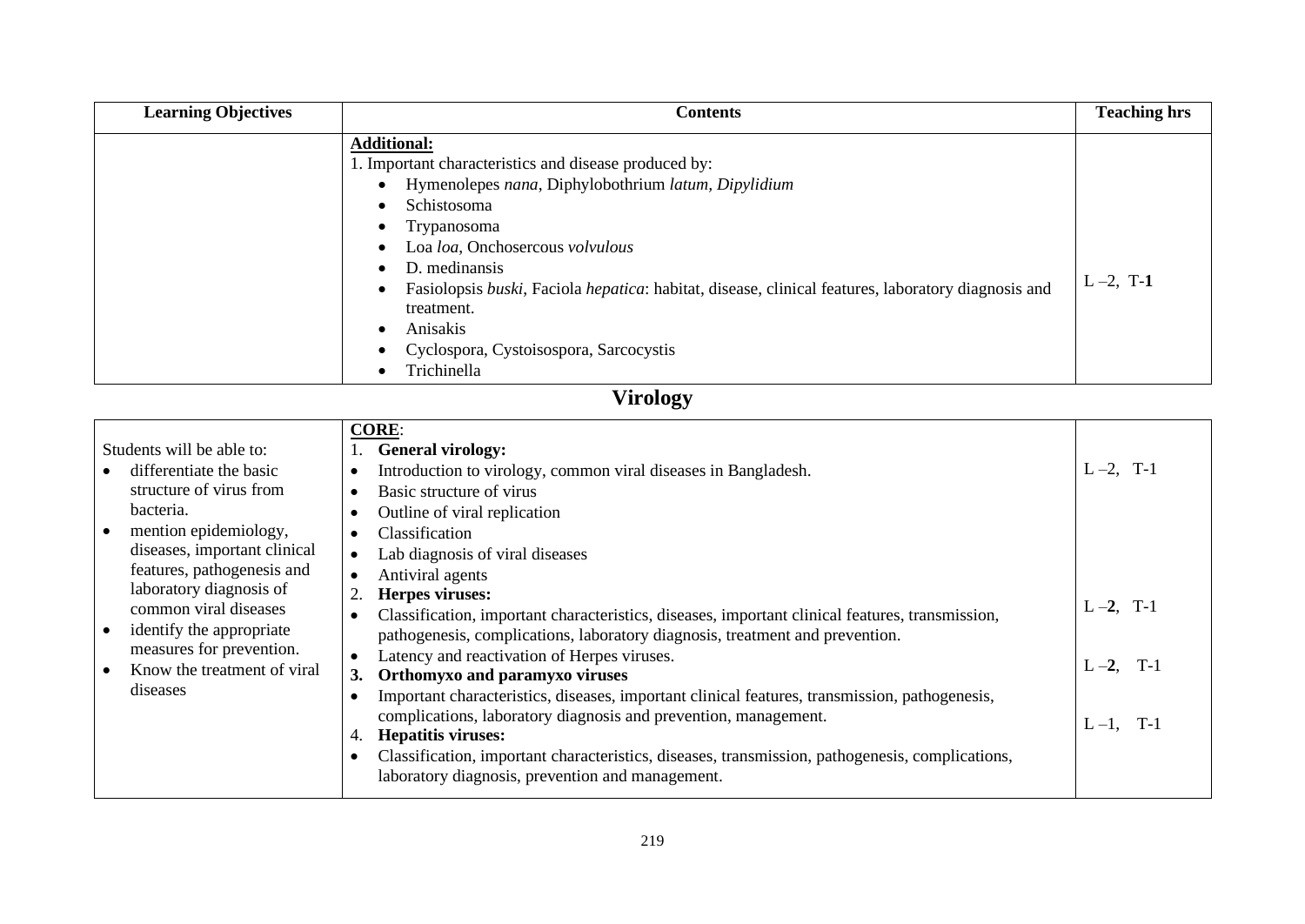## **Virology**

| <b>Learning Objectives</b>                                                                                                                                                                                                                 | <b>Teaching</b><br>hours |
|--------------------------------------------------------------------------------------------------------------------------------------------------------------------------------------------------------------------------------------------|--------------------------|
| Polio virus<br>5.<br>$L - 1$<br>Important characteristics, diseases, transmission, pathogenesis, laboratory diagnosis<br>and prevention                                                                                                    |                          |
| Merits and demerits of oral and injectable polio vaccine<br><b>Rabies virus:</b><br>6.<br>$L - 1$<br>Important characteristics, diseases, transmission, pathogenesis, laboratory diagnosis                                                 |                          |
| and prevention and treatment, merits and demerits of different types of vaccines<br>Rota virus:<br>7.                                                                                                                                      |                          |
| Diseases, transmission, pathogenesis, laboratory diagnosis, prevention and treatment<br>8.<br>HIV:<br>Classification, important characteristics, diseases (AIDS), transmission, pathogenesis,<br>$\bullet$                                 | $L-1$ ,                  |
| laboratory diagnosis, prevention and treatment.<br><b>Dengue</b><br>9.<br>Important characteristics, diseases (DHF, DSS), transmission, pathogenesis, laboratory                                                                           | $L - 1$                  |
| diagnosis, prevention and treatment.<br>10. Chikungunya: Important characteristics, transmission, epidemiology, pathogenesis,                                                                                                              | $L - 1$                  |
| laboratory diagnosis, prevention and treatment.<br>$L-1$<br>11. Coronavirus: Important characteristics, epidemiology, transmission, pathogenesis,<br>organs involved, clinical features, laboratory diagnosis, prevention and treatment of |                          |
| COVID-19 and other Coronaviruses.<br>$L-1$<br>12. Other Emerging viral diseases<br>Avian flue, SARS, MERS, Nipah, Swine flue, Zika, Ebola etc.                                                                                             |                          |
| Important characteristics of virus, important clinical features, transmission,<br>$\bullet$<br>pathogenesis, laboratory diagnosis and prevention                                                                                           |                          |
| 13. Oncogenic viruses<br>Definitions, list of oncogenic viruses with their associated tumours.<br>14. Latent and chronic viral infections.                                                                                                 |                          |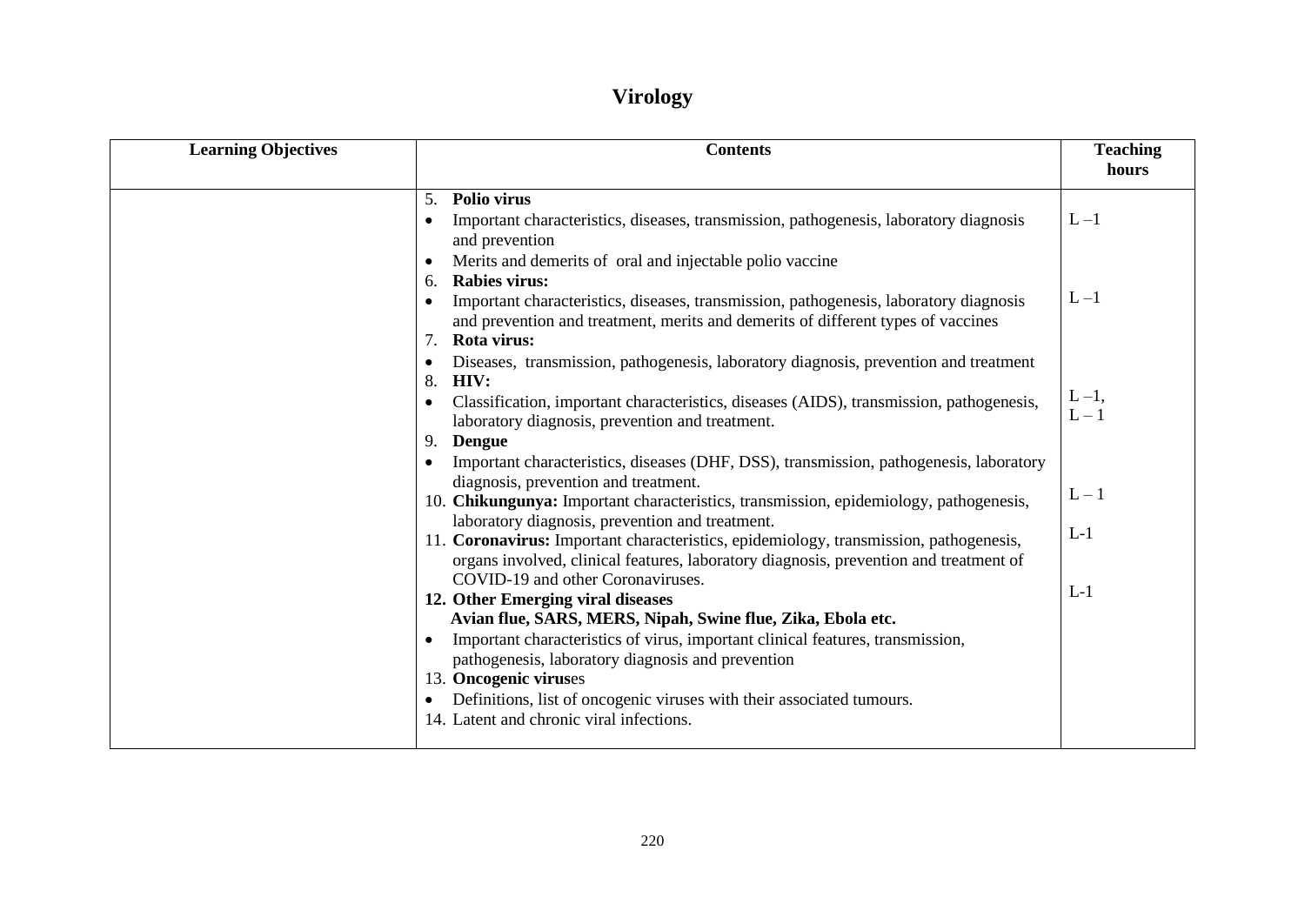## **Mycology**

| <b>Learning Objectives</b>                                                                                                                                                                                                                                                                          | <b>Contents</b>                                                                                                                                                                                                                                                                                                                                                                                                                                                                                                                                                                                                                                                                                                                                                                                                                                                        | <b>Teaching</b><br>hours                               |
|-----------------------------------------------------------------------------------------------------------------------------------------------------------------------------------------------------------------------------------------------------------------------------------------------------|------------------------------------------------------------------------------------------------------------------------------------------------------------------------------------------------------------------------------------------------------------------------------------------------------------------------------------------------------------------------------------------------------------------------------------------------------------------------------------------------------------------------------------------------------------------------------------------------------------------------------------------------------------------------------------------------------------------------------------------------------------------------------------------------------------------------------------------------------------------------|--------------------------------------------------------|
| Students will be able to:<br>describe morphology and classification of<br>medically important fungal agents and the<br>diseases caused by them<br>describe pathogenesis, important clinical<br>features and laboratory diagnosis of<br>superficial, cutaneous, subcutaneous and<br>systemic mycosis | <b>CORE:</b><br><b>Introduction:</b><br>Introduction to Mycology, beneficial and detrimental effects, morphology,<br>classification<br>Difference between fungus and bacteria<br>Antifungal agents and antifungal drug resistance<br><b>Superficial and cutaneous mycoses:</b><br>Aetiological agents and diseases<br>Transmission and pathogenesis, laboratory diagnosis of Pityriasis versicolor,<br>Dermatophytosis, Candidiasis.<br><b>Subcutaneous</b><br><b>3.</b><br>Aetiological agents and diseases<br>Transmission, pathogenesis and Lab diagnosis.<br>Rhinosporiodiasis and Madura foot<br><b>Systemic mycoses:</b><br>Aetiological agents and diseases<br>Transmission, pathogenesis and lab diagnosis.<br>Histoplasmosis, Cryptococcal meningitis, Candidiasis, Pneumocystis jerovici,<br>fungus ball, mycotoxin.<br>Opportunistic fungal diseases.<br>5. | $L-1$ ,<br>$L - 2$ , T-1.<br>$L - 1$<br>$L - 2$ , T-1. |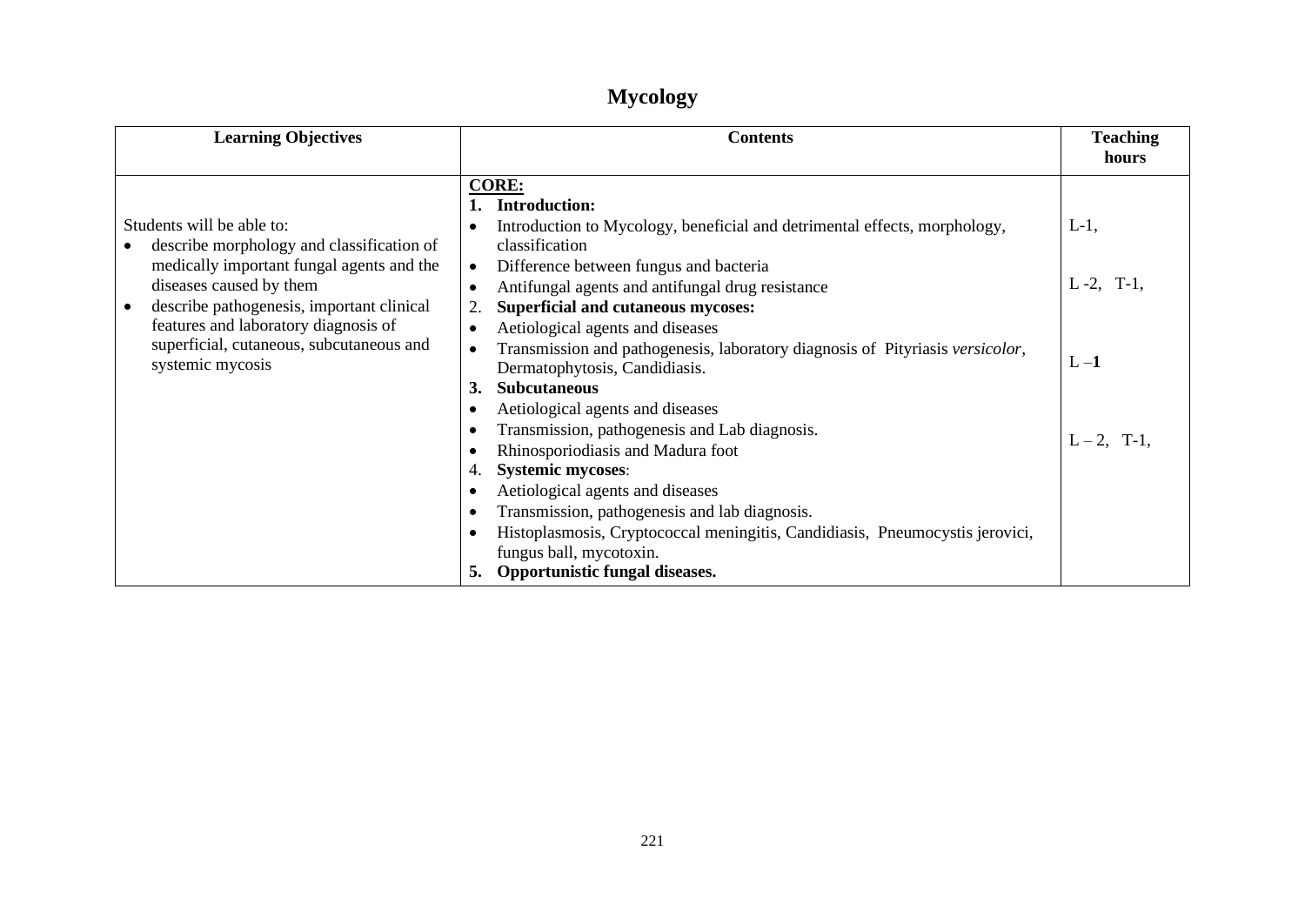### **Clinical Microbiology**

| <b>Learning Objectives</b>                                                                                                                                        | <b>Contents</b>                                                                                | <b>Teaching hrs</b> |
|-------------------------------------------------------------------------------------------------------------------------------------------------------------------|------------------------------------------------------------------------------------------------|---------------------|
|                                                                                                                                                                   | <b>CORE:</b>                                                                                   |                     |
| Student will be able to:<br>know organisms causing diseases, plan and                                                                                             | Collection of samples, transportation and storage                                              | $L-1$ , T-1         |
| select appropriate investigation for diagnosis<br>interpret the findings of the investigations<br>$\bullet$<br>design appropriate steps for antimicrobial therapy | Microbial diseases of Gastrointestinal and Hepatobiliary diseases and Food<br>2.<br>poisoning  | $L - 2$ , T-1       |
| and prevention                                                                                                                                                    | Microbial diseases of Genito-Urinary system<br>3.                                              | $L-1$ , T-1         |
|                                                                                                                                                                   | 4. Microbial diseases of upper and lower Respiratory Tract                                     | $L-1$ ,             |
|                                                                                                                                                                   | Microbial diseases of CNS.<br>5.                                                               | $L - 1$             |
|                                                                                                                                                                   | 6. Hospital Acquired Infections                                                                | $L-1$ ,             |
|                                                                                                                                                                   | Microbial diseases of Bone and Soft Tissue<br>7.                                               | $L - 1$             |
|                                                                                                                                                                   | 8. Microbial diseases of Cardiovascular System                                                 | $L - 1$             |
|                                                                                                                                                                   | 9. Microbial diseases of eye, ear, nose and throat                                             | $L-1$ ,             |
|                                                                                                                                                                   | 10. Pyrexia of unknown origin (Microbial cause with emphasis on blood culture).                | $L-1$ ,             |
|                                                                                                                                                                   | 11. Infectious disease control and prevention.                                                 | $L-1$ ,             |
|                                                                                                                                                                   | 12. Collection, transport, preservation and lab tests of samples collected from                | $L-1$ , T-1         |
|                                                                                                                                                                   | COVID-19 patients.                                                                             | $L-1$ , T-1         |
|                                                                                                                                                                   | 13. Use of different types of masks, sanitizers, PPE in the prevention of viral<br>infections. |                     |
|                                                                                                                                                                   |                                                                                                |                     |
|                                                                                                                                                                   |                                                                                                |                     |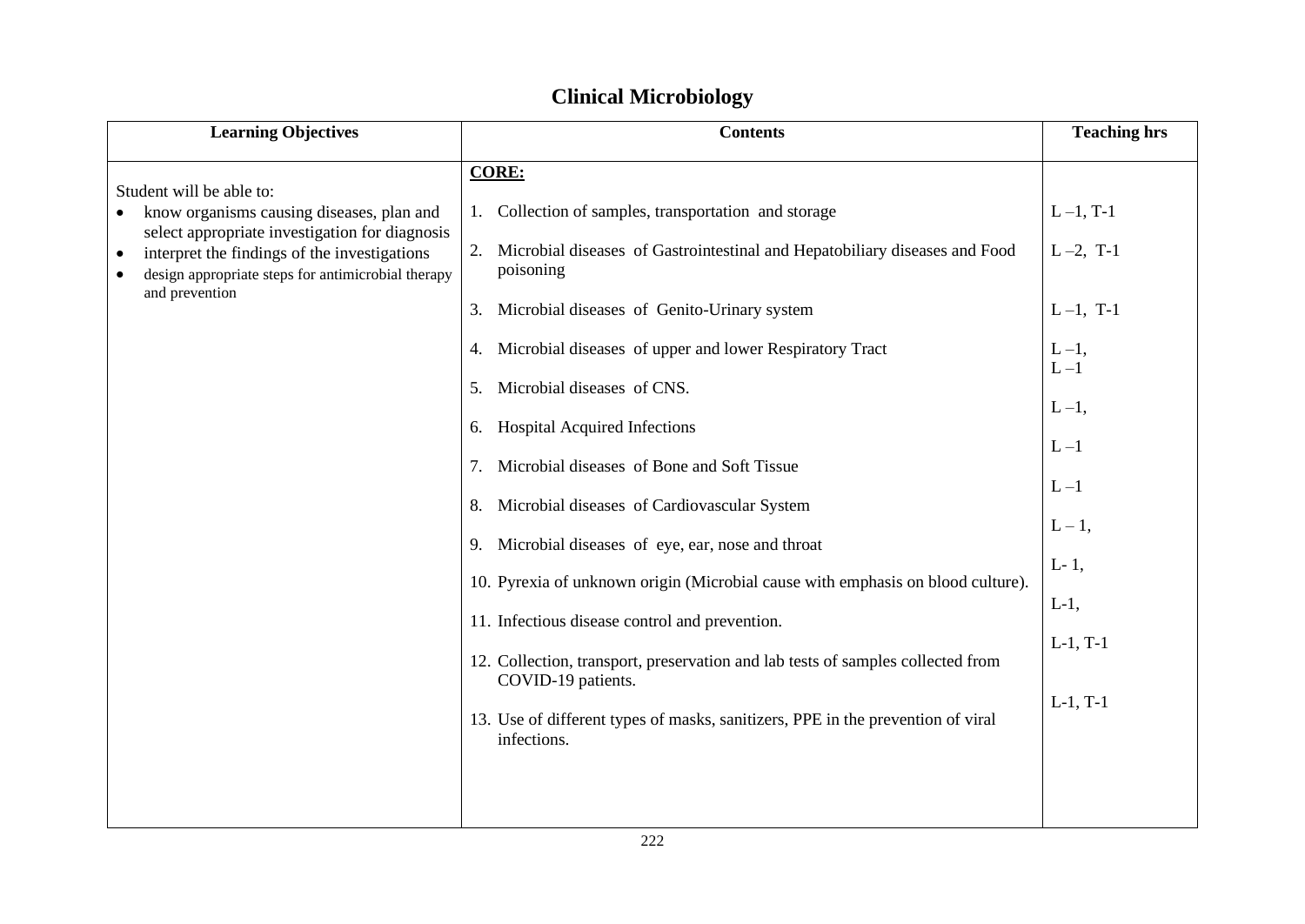| <b>Learning Objectives</b>                                                                                                                                                                                                                                                                           | <b>Contents</b>                                                                                                                                                                                                                                                                                                                                        | <b>Teaching</b><br>hours |
|------------------------------------------------------------------------------------------------------------------------------------------------------------------------------------------------------------------------------------------------------------------------------------------------------|--------------------------------------------------------------------------------------------------------------------------------------------------------------------------------------------------------------------------------------------------------------------------------------------------------------------------------------------------------|--------------------------|
|                                                                                                                                                                                                                                                                                                      |                                                                                                                                                                                                                                                                                                                                                        |                          |
| Students will be able to:<br>perform and interpret Gram's stain, Z-N stain<br>and Albert stain.<br>Observe the common bacteriological media with<br>growth of Staphylococcus aureus, Streptococcus<br>pyogenes, Escherechia coli, Salmonella, Shigella,<br>Klebsiella, Proteus, Pseudomonas and MTB. | Gram's staining<br>Z-N staining, Albert stain, Auramin-Rodamin stain.<br>Demonstration of culture media namely Nutrient agar, Blood agar, Chocolate<br>3.<br>agar, MacConkey's agar, Lowenstein Jensen, Robertson's cooked meat<br>media, Blood culture media, transport media (Carry-Blair/Stuart/Peptone<br>water) with and without bacterial growth | 4<br>$\overline{4}$<br>5 |
| Observe the drug sensitivity test of bacteria.<br>$\bullet$<br>Students will be demonstrated:<br>autoclave and Hot air oven.                                                                                                                                                                         | Demonstration of colony morphology of common bacteria: Staphylococci,<br>4.<br>Streptococcus Lactose fermenters, Lactose nonfermenters, Proteus,<br>Klebsiella, E. coli, Pseudomonas, Mycobacterium.                                                                                                                                                   | 3                        |
| Doffing and donning<br>٠<br><b>Wearing PPE</b><br>$\bullet$<br>Hand wash/sanitization<br>$\bullet$                                                                                                                                                                                                   | Demonstration of inoculation, incubation (aerobic, CO2 and Anerobic<br>5.<br>condition) and plate reading.                                                                                                                                                                                                                                             | $\mathcal{D}_{\cdot}$    |
| Preparation of disinfectants and their uses.                                                                                                                                                                                                                                                         | Demonstration of catalase, coagulase, and oxidase, TSI, MIU and Simmon's<br>6.<br>citrate tests                                                                                                                                                                                                                                                        | 4                        |
|                                                                                                                                                                                                                                                                                                      | Demonstration of in vitro antibiotic sensitivity test by disk diffusion method,<br>7.                                                                                                                                                                                                                                                                  | 4                        |
|                                                                                                                                                                                                                                                                                                      | Demonstration of sterilization by chemical agents autoclaving and hot air<br>8.<br>oven.                                                                                                                                                                                                                                                               | $\overline{2}$           |
|                                                                                                                                                                                                                                                                                                      | Demonstration of donning and doffing, wearing PPE, hand<br>9.<br>washing/sanitization.                                                                                                                                                                                                                                                                 |                          |
|                                                                                                                                                                                                                                                                                                      | 10. Preparation of disinfectants.                                                                                                                                                                                                                                                                                                                      |                          |

### **Practical**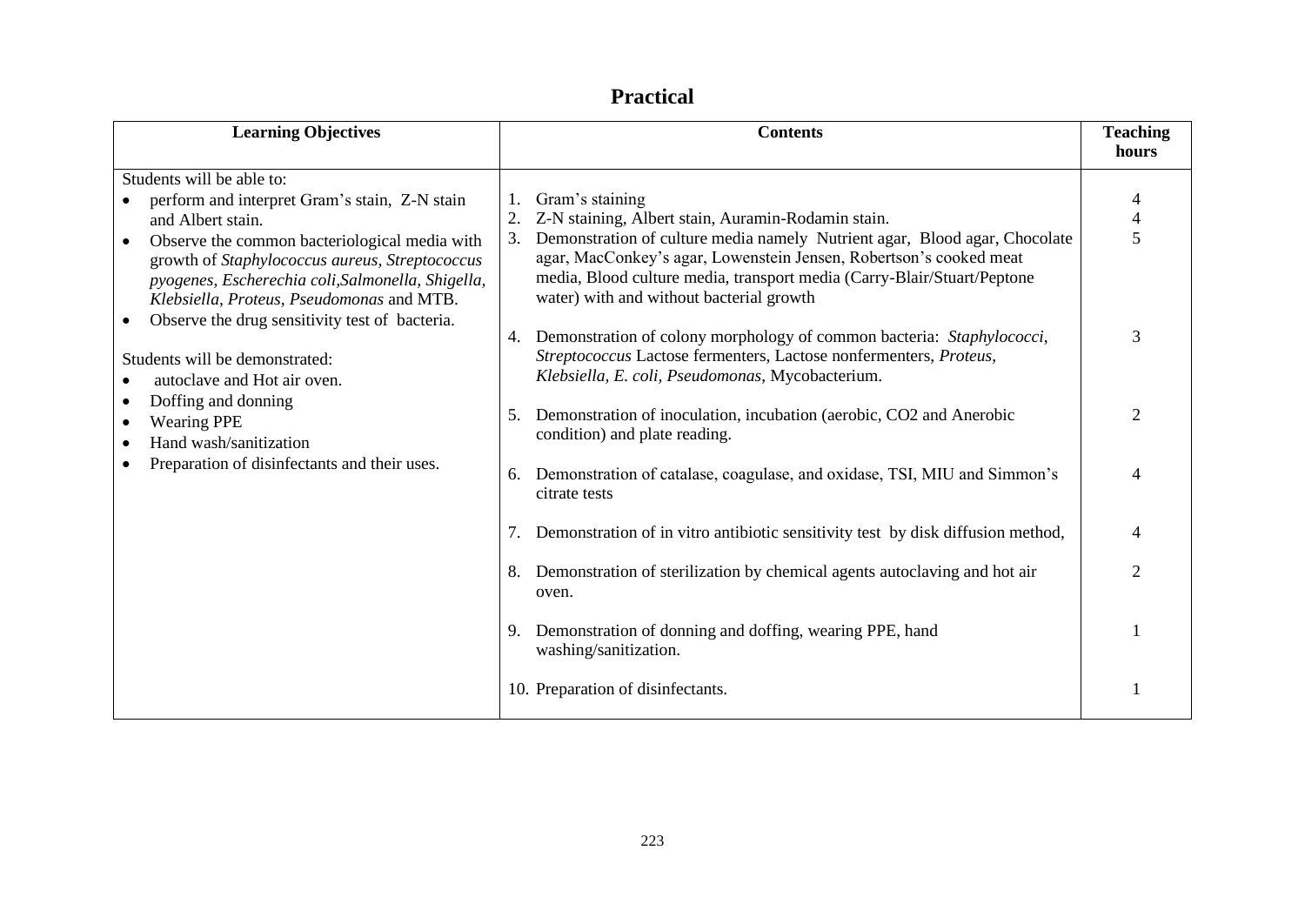| <b>Learning Objectives</b>                                                                                                                                                                                                                                                                                                                                                                                                                                                                                                                                                                                                                                                                                                                                          | <b>Contents</b>                                                                                                                                                                                                                                                                                                                                                                                                                                                                                                                                                                                                                                                                                                                                                                                                                                                                                                                                                                                                                                                             | <b>Teaching</b> |
|---------------------------------------------------------------------------------------------------------------------------------------------------------------------------------------------------------------------------------------------------------------------------------------------------------------------------------------------------------------------------------------------------------------------------------------------------------------------------------------------------------------------------------------------------------------------------------------------------------------------------------------------------------------------------------------------------------------------------------------------------------------------|-----------------------------------------------------------------------------------------------------------------------------------------------------------------------------------------------------------------------------------------------------------------------------------------------------------------------------------------------------------------------------------------------------------------------------------------------------------------------------------------------------------------------------------------------------------------------------------------------------------------------------------------------------------------------------------------------------------------------------------------------------------------------------------------------------------------------------------------------------------------------------------------------------------------------------------------------------------------------------------------------------------------------------------------------------------------------------|-----------------|
| Students will be able to:<br>prepare stool smear and examine under<br>microscope<br>observe cyst/trophozoites of intestinal and<br>luminal protozoa namely Entamoeba<br>histolytica, Giardia intestinalis, Trichomonas<br>obsserve ova of A. lumbricoides, T.<br>trichiuria, Hook worms and others<br>observe pus cell, macrophage and RBC in<br>stool sample<br>examine blood slide under microscope for<br>demonstration of Plasmodium species and<br>microfilaria<br>examine bone marrow smear for LD body<br>$\bullet$<br>Observe and interpret the results of<br>$\bullet$<br>immunological tests<br>Observe skin scrapping for fungus.<br>$\bullet$<br>observe pus cells, RBCs, casts and parasites<br>in urine.<br>Know about slit skin smear for M. leprae. | <b>Demonstration</b><br>Microscopic examination of stool for demonstration of cyst/trophozoites of<br>$\bullet$<br>protozoa, ova/larva of intestinal helminthes, pus cells, macrophage and RBC.<br>Microscopic examination of urine for demonstration of epithelial cells, pus<br>$\bullet$<br>cells, RBCs, casts and parasites.<br>Examination of blood smear for demonstration of malarial parasites<br>$\bullet$<br>Examination of bone marrow smear for LD body<br>Microscopic examination of Gram stain smear of throat swab, wound swab,<br>urethral discharge.<br>Examination of throat swab by Albert stain.<br>Microscopic examination of sputum and urine by Z-N stain for AFB.<br>Modified Z-N stain for Cryptosporidium in stool.<br>Immunological tests: Demonstration and interpretation of Widal test, RPR,<br>$\bullet$<br>ICT for HBsAg, Dengue, Chikungunya, HIV, HCV, COVID-19,<br>Plasmodium, LD body and Filaria.<br>Microscopic examination of skin scrapping for demonstration of fungal<br>elements (dermatophytes and candida).<br>PCR and RT-PCR. | hours<br>2      |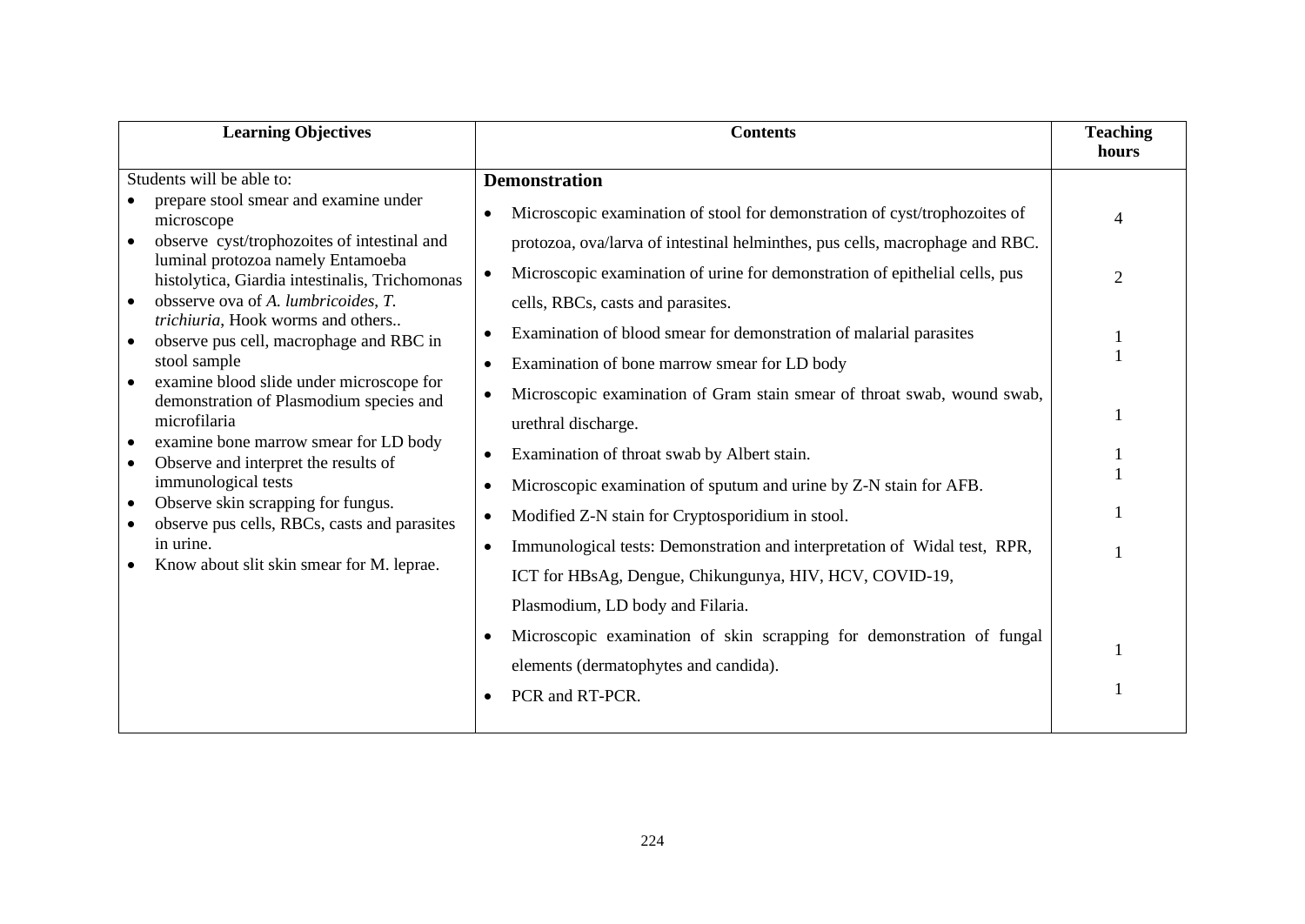| <b>Subject</b>           |         | <b>Theoretical</b> | <b>Practical</b> | <b>Total</b> |
|--------------------------|---------|--------------------|------------------|--------------|
|                          | Lecture | <b>Tutorial</b>    |                  |              |
| 1. General Bacteriology  | 13      | 7                  | 15               | 35           |
| 2. Systemic Bacteriology | 20      | 15                 | 15               | 50           |
| 3. Immunology            | 16      | 4                  |                  | 21           |
| 4. Parasitology          | 17      | 8                  | 6                | 31           |
| 5. Virology              | 14      | Δ                  |                  | 19           |
| 6. Mycology              | 6       | $\mathbf{2}$       |                  | 9            |
| 7. Clinical Microbiology | 14      | 5                  | 6                | 25           |
| <b>Total</b>             | 100     | 45                 | 45               | 190          |

## **Consolidated teaching hours for Microbiology**

| 1 <sup>st</sup> Term Allotted time (106 Hours) |                     |                      |                       |                          |                    | $2nd$ Term Allotted time (In 84 Hours) |                       |
|------------------------------------------------|---------------------|----------------------|-----------------------|--------------------------|--------------------|----------------------------------------|-----------------------|
| <b>Subject</b>                                 | Lecture<br>49 hours | Tutorial<br>26 hours | Practical<br>31 hours | <b>Subject</b>           | Lecture<br>51hours | Tutorial<br>19 hours                   | Practical<br>14 hours |
| General<br>bacteriology                        | 13                  | 7                    | 15                    | Parasitology             | 17                 | 8                                      | 6                     |
| Systemic<br>Bacteriology                       | 20                  | 15                   | 15                    | Virology                 | 14                 | 4                                      |                       |
| Immunology                                     | 16                  | 4                    |                       | Mycology                 | 6                  | $\mathbf{2}$                           |                       |
|                                                |                     |                      |                       | Clinical<br>Microbiology | 14                 | 5                                      | 6                     |

### **Grand Total** =  $1$ <sup>st</sup> **Term** 106 hours +  $2<sup>nd</sup>$  **Term 84** hours = 190 hours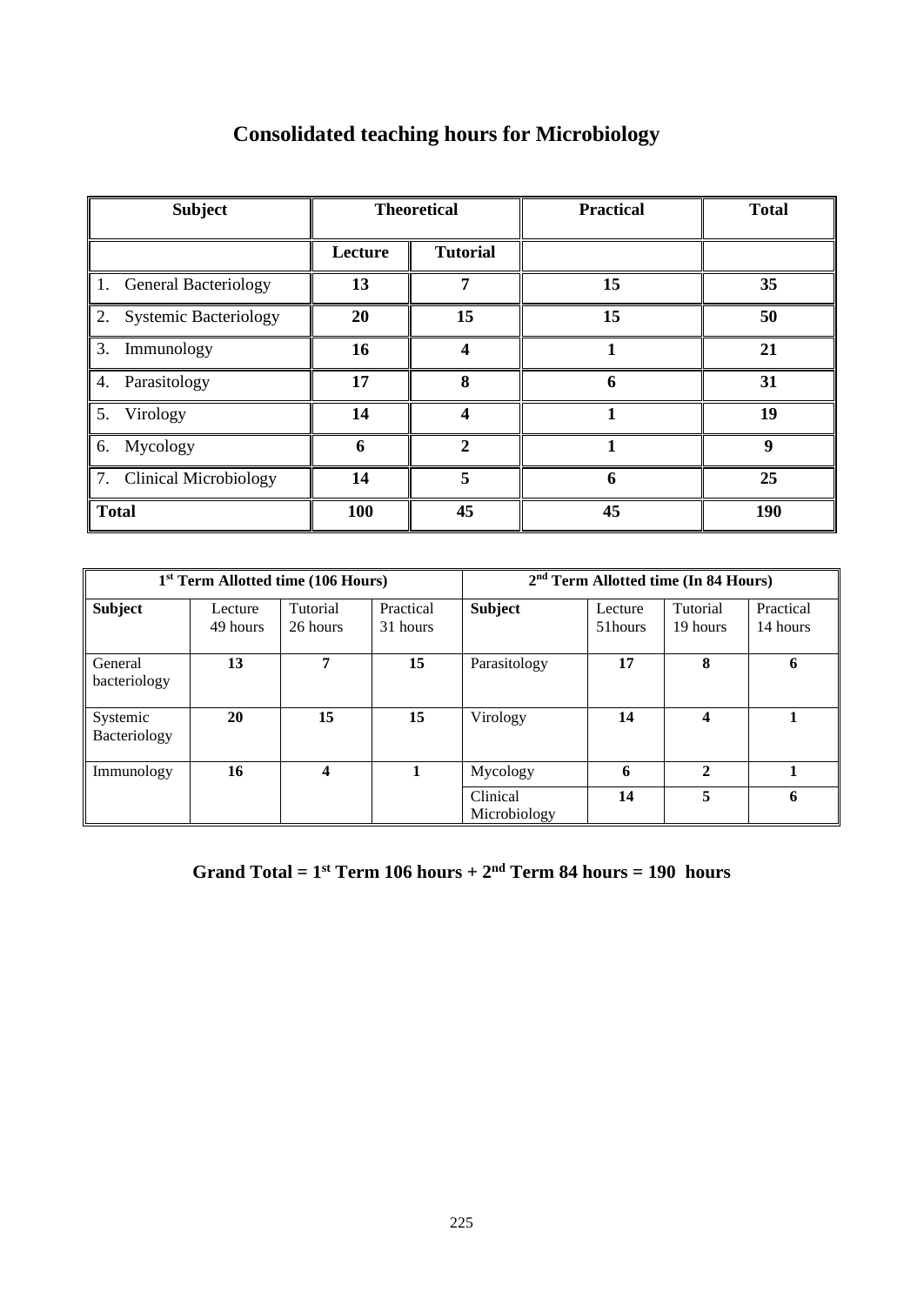### **Academic Calendar for Microbiology**

| 2 <sup>nd</sup> Phase (In months) |                                                                            |   |                                                                     |   |                                                                                                                        |   |                                                         |                             |    |                                   |    |
|-----------------------------------|----------------------------------------------------------------------------|---|---------------------------------------------------------------------|---|------------------------------------------------------------------------------------------------------------------------|---|---------------------------------------------------------|-----------------------------|----|-----------------------------------|----|
|                                   | $\mathbf{2}$                                                               | 3 | 4                                                                   | 5 | 6                                                                                                                      | 7 | 8                                                       | 9                           | 10 | 11                                | 12 |
|                                   | <b>General</b><br><b>Bacteriology</b><br>Parasitology<br><b>Immunology</b> |   | <b>Preparation</b><br>1 <sup>st</sup> Internal<br><b>Assessment</b> |   | <b>Systemic</b><br><b>Bacteriology</b><br><b>Virology</b><br><b>Mycology</b><br><b>Clinical</b><br><b>Microbiology</b> |   | <b>Preparation</b><br>2nd Internal<br><b>Assessment</b> | <b>Preparatory</b><br>leave |    | $2nd$ Professional<br><b>Exam</b> |    |

### **ITEM CARDS**

### **There will be 2 (two) Cards**

- 1. **Item card 1:** General Bacteriology, Parasitology, Immunology
- 2. **Item card 2:** Systemic Bacteriology, Virology, Mycology and Clinical Microbiology

### **DEPARTMENT OF MICROBIOLOGY**

**………………….. MEDICAL COLLEGE**

|  | <b>ITEM CARD</b> |
|--|------------------|
|--|------------------|

| Batch: Tut. Batch Roll (Write in the boxes) |                                                                        |
|---------------------------------------------|------------------------------------------------------------------------|
| <b>Student's Profile</b>                    |                                                                        |
|                                             | A passport sized recent<br>photograph of the<br>student to be attached |
|                                             |                                                                        |
|                                             |                                                                        |
|                                             | here                                                                   |
|                                             |                                                                        |
|                                             |                                                                        |
|                                             |                                                                        |
|                                             |                                                                        |
|                                             |                                                                        |
|                                             |                                                                        |
|                                             |                                                                        |

#### **GENERAL BACTERIOLOGY (First assessment Exam)**

|                | <b>Topic</b>                                                                                     | <b>Marks</b> | <b>Signature</b> |
|----------------|--------------------------------------------------------------------------------------------------|--------------|------------------|
|                | Prokaryote and eukaryote, components of bacteria, cell wall of Gram positive and Gram            |              |                  |
|                | negative bacteria, capsule, flagella, spore, classification of bacteria                          |              |                  |
| $\mathfrak{D}$ | Growth and death of bacteria, growth requirements, classification of bacteria according to       |              |                  |
|                | oxygen requirement, growth curve, generation time                                                |              |                  |
| 3              | Pathogenesis of bacterial disease, exotoxin and endotoxin, Koch's postulates, their limitations, |              |                  |
|                | new adjuncts, molecular Koch's Postulates. Host defense against bacterial disease                |              |                  |
| 4              | Sterilization, disinfection, antisepsis, different methods, their principles and uses            |              |                  |
| 5              | Practical bacteriology: Use of microscope.                                                       |              |                  |
|                | Gram staining, Ziehl-Neelsen staining.                                                           |              |                  |
|                | Culture media – types, commonly used media with their use                                        |              |                  |
| 6              | Antimicrobial drugs, their mechanism of action, resistance, selective toxicity, antibiotic       |              |                  |
|                | combination, chemoprophylaxis, susceptibility test                                               |              |                  |
|                | Bacterial genetics – plasmid, transposons, mutation, transfer of gene,                           |              |                  |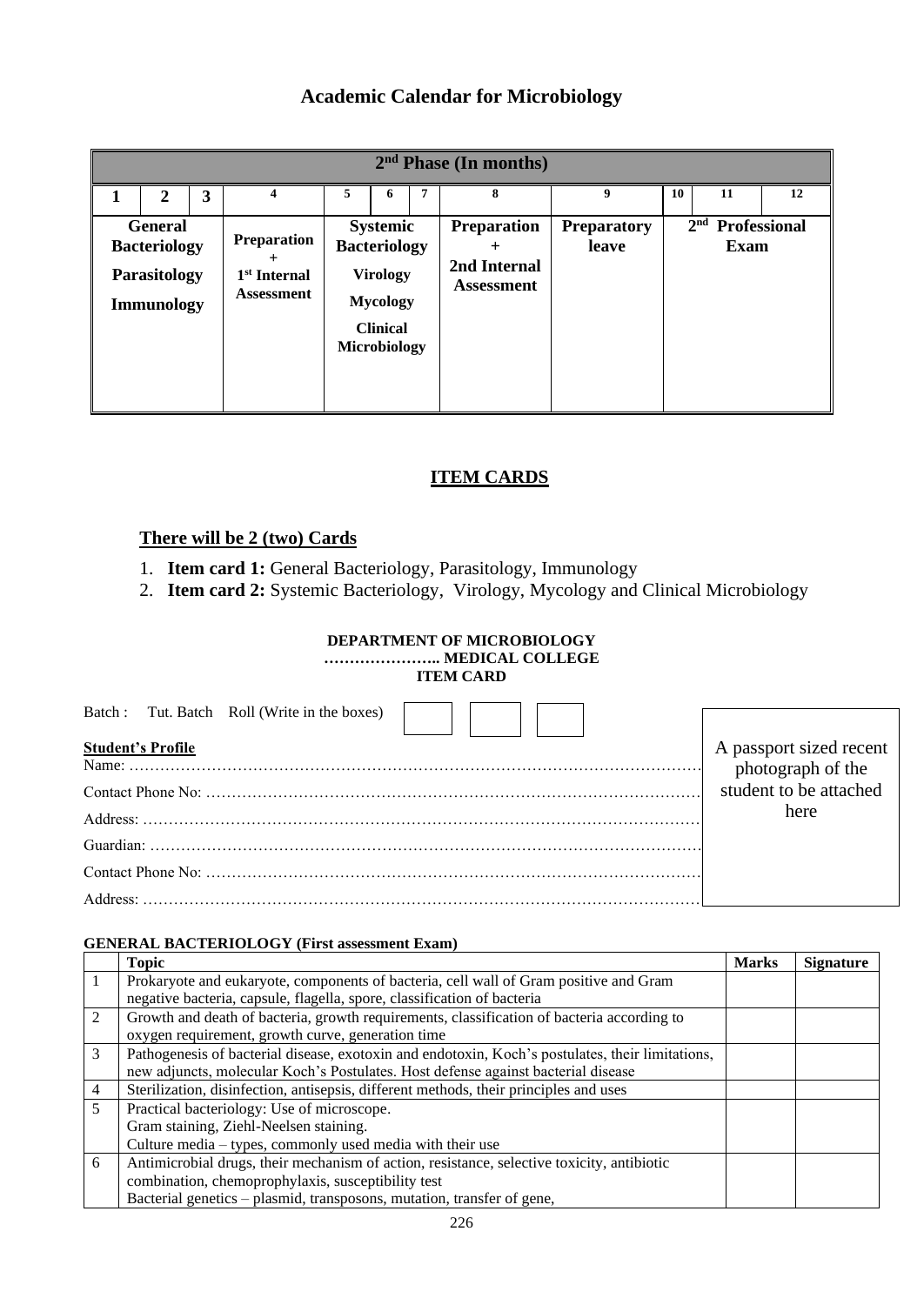| Multidrug resistant (MDR). Extensively drug resistant (DXR) and Pandrug rersistant (PDR)<br>bacteria. |  |
|-------------------------------------------------------------------------------------------------------|--|
| Normal flora                                                                                          |  |
| Biosafety and biosecurity, Biomedical waste disposal                                                  |  |

#### **IMMUNOLOGY (First assessment Exam)**

|   | <b>Topic</b>                                                                             | <b>Marks</b> | <b>Signature</b> |
|---|------------------------------------------------------------------------------------------|--------------|------------------|
|   | Immunity, its type, components of innate immunity, comparison between active and passive |              |                  |
|   | immunity, immunocompetent cells                                                          |              |                  |
|   | Immunogen, antigen, properties of an ideal antigen, hapten                               |              |                  |
|   | Immunoglobulin, antibody, its structure, types, function                                 |              |                  |
|   | Complements, major histocompatibility complex                                            |              |                  |
|   | Cytokines, mechanism of immune response, primary and secondary immune response           |              |                  |
| 6 | Tolerance, hypersensitivity, autoimmune diseases                                         |              |                  |
|   | Tumour immunity, transplantation, immunodeficiency                                       |              |                  |
|   | Immunological reactions- basic principles and examples                                   |              |                  |

#### **MOLECULAR BIOLOGY (First assessment)**

| Topic                                                                                  | <b>Marks</b> | <b>Signature</b> |
|----------------------------------------------------------------------------------------|--------------|------------------|
| Principle of PCR, RT-PCT, Realtime PCR,                                                |              |                  |
| Definition of DNA Cloning, DNA recombination, Genetic engineering, biotechnology, gene |              |                  |
| therapy                                                                                |              |                  |

#### **MYCOLOGY (Second assessment)**

| Topic                                                                     | <b>Marks</b> | <b>Signature</b> |
|---------------------------------------------------------------------------|--------------|------------------|
| Basic structure of fungi, classification of fungi, antifungul drugs       |              |                  |
| Superficial & cutaneous fungi- Malassezia furfur, dermatophytes, Candida. |              |                  |
| Subcutaneous, deep &oppprtunistic fungi- Madurella, Rhinosporidium,       |              |                  |
| Cryptococcus, Aspergillus.                                                |              |                  |

#### **VIROLOGY (Second assessment)**

|   | <b>Topic</b>                                                                                                                                                                                                                                                          | <b>Marks</b> | <b>Signature</b> |
|---|-----------------------------------------------------------------------------------------------------------------------------------------------------------------------------------------------------------------------------------------------------------------------|--------------|------------------|
|   | Basic virology, basic structure of a virus, defective virus, prion, replication, pathogenesis of<br>viral disease, host defense against viral infection, antiviral drugs, general scheme of lab<br>diagnosis of viral diseases, common viral infections in Bangladesh |              |                  |
|   | Herpesvirus, orthomyxovirus, paramyxovirus, rubella virus                                                                                                                                                                                                             |              |                  |
| 3 | Hepatitis viruses, oncogenic viruses                                                                                                                                                                                                                                  |              |                  |
|   | Human immunodeficiency virus                                                                                                                                                                                                                                          |              |                  |
|   | Polio virus, rabies virus, dengue virus, rotavirus, chikungunyia virus, Zika virus                                                                                                                                                                                    |              |                  |
|   | COVID-19                                                                                                                                                                                                                                                              |              |                  |

#### **PARASITOLOGY (First assessment Exam)**

|   | <b>Topic</b>                                                                             | <b>Marks</b> | <b>Signature</b> |
|---|------------------------------------------------------------------------------------------|--------------|------------------|
|   | Basic concepts of host, parasites and their types, classification of medically important |              |                  |
|   | protozoa                                                                                 |              |                  |
|   | Entamoeba, free living amoeba, Giardia, Balantidium                                      |              |                  |
|   | Leishmania, Trichomonas, Trypanosoma                                                     |              |                  |
|   | Plasmodium, Toxoplasma, Babesia                                                          |              |                  |
|   | Basic structure and classification of helminthes                                         |              |                  |
|   | Cestode: Taenia, Echinococcus, Diphyllobothrium                                          |              |                  |
|   | Trematodes: Schistosoma, Fasiolopsis                                                     |              |                  |
| 6 | Nematodes: Ascaris, Enterobius, Strongyloides, Trichuris                                 |              |                  |
|   | Nematodes : Hookworm, Filariasis, Oncocerca Volvulus                                     |              |                  |